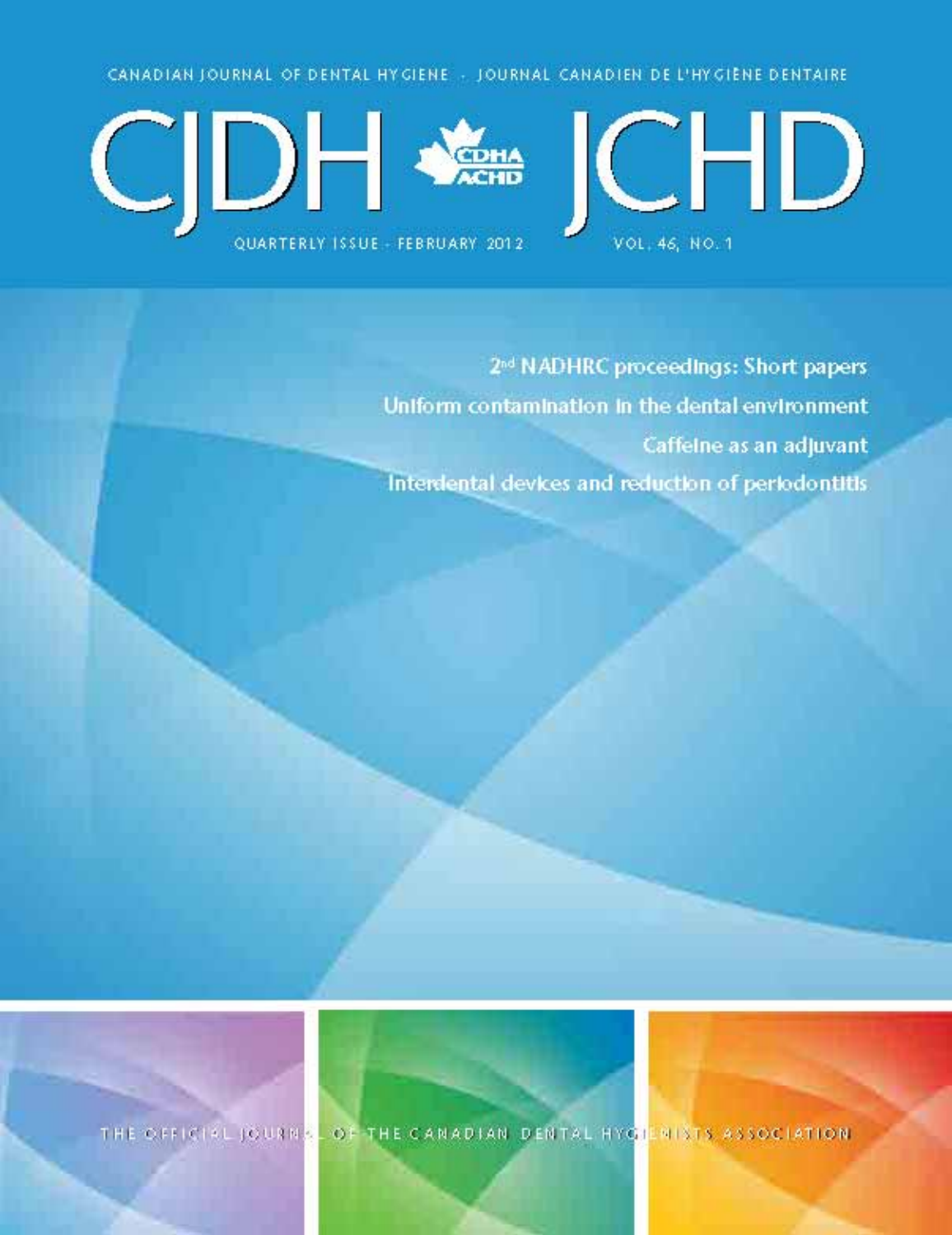# **Comparison of interdental brush to dental floss for reduction of clinical parameters of periodontal disease: A systematic review**

**Pauline H. Imai**<sup>∆</sup>, DipDH, BDSc(DH), MSc(Dent Sc), RDH; **Xiaoli Yu**\*, MSc; **David MacDonald**§ , BDS, BSc(Hons.), LLB(Hons.), MSc, DDS(Edin.), DDRRCR, FDSRCPS, FRCD(C).

# **Abstract**

**Background:** Daily oral biofilm disruption by clients is recommended by oral health professionals to prevent oral diseases and to maintain optimal oral and overall health. Since periodontal diseases and caries are prevalent interproximally, the adjunctive use of interdental aids is highly recommended. **Objectives:** To evaluate the effectiveness of interdental brushing as an adjunct to toothbrushing for the primary outcome of interproximal gingival bleeding and a secondary outcome of interproximal plaque. **Methods:** Only randomized controlled trials were included. Studies were included irrespective of publication status and language. Hand searching was conducted in two peer reviewed journals, with references mined. Pharmaceutical companies that develop and manufacture interdental brushes were also contacted for unpublished or ongoing clinical trials. Sixty-two studies were retrieved from the literature with seven studies meeting the inclusion/ exclusion criteria. Forest plots and Chi-square tests were used to determine the presence of heterogeneity. Random effects model, relative risk and 95% confidence intervals were used in the analysis. **Results:** Four studies were included in the meta analysis for bleeding outcome. Although some heterogeneity was present among the studies, the interdental brush groups demonstrated statistical significance for reducing interproximal bleeding compared to the dental floss groups,  $p = 0.003$ . Plaque outcomes were analyzed using seven studies, with interdental brush demonstrating statistically significant differences to dental floss, p = 0.024. **Conclusion:** Interdental brush is an effective alternative to dental floss for reducing interproximal bleeding and plaque in clients with filled or open embrasures.

#### **resumé**

**Contexte :** Les professionnels de la santé buccale recommandent la désorganisation quotidienne du biofilm oral par les clients afin de prévenir les maladies buccales et maintenir la meilleure santé buccale et générale. Vu la prévalence interproximale des maladies périodiques et des caries, on recommande vivement l'utilisation d'appoint d'aides interdentaires. **Objectifs :** Évaluation de l'efficacité du brossage interdentaire comme ajout au brossage des dents pour les résultats primaires du saignement gingival interproximal et un résultat secondaire de plaque interproximale. **Méthode :** Seuls les essais contrôlés et randomisés ont été inclus. Les études ont été inclues indépendamment de la nature de la publication et du langage. La recherche manuelle a été menée par deux journaux revus par les pairs avec une mine de références. Les compagnies pharmaceutiques qui développent et manufacturent des brosses interdentaires ont aussi été consultées sur les essais cliniques non publiés ou en cours. Soixante-deux études ont été retrouvées dans la littérature avec sept études répondant aux critères d'inclusion ou d'exclusion. Les tests Forest plot et Chi-square ont été utilisés pour déterminer la présence d'hétérogénéité. Un modèle d'effets randomisés, de risque relatif et d'intervalles de confiance de 95 % ont servi à l'analyse. **Résultats :** La méta analyse sur le résultat du saignement comprenait quatre études. S'il y avait une certaine hétérogénéité dans les analyses, les groupes de la brosse interdentaire montrèrent des différences statistiquement significatives concernant la réduction du saignement interproximal, comparativement à ceux de la soie dentaire,  $p = 0.003$ . L'analyse de la plaque qui en a résulté a fait l'objet de sept études qui notèrent que la brosse interdentaire montrait des différences statistiquement significatives en regard de la soie dentaire, p = 0,024. **Conclusion :** La brosse interdentaire est une alternative efficace à la soie dentaire pour réduire le saignement et la plaque chez les clients ayant des embrasures remplies ou ouvertes.

**Key words:** oral self care aids, interdental products, gingival bleeding, oral biofilm, plaque index, oral hygiene

# **Introduction**

Periodontal disease, which is a large family of pathological conditions affecting the supporting structures of the teeth, is a common oral ailment seen in dental hygiene practice.<sup>1</sup> Established oral biofilms, commonly known as dental plaque, cause and exacerbate gingival inflammation.2–4 If left untreated, periodontal disease may lead to tooth loss.<sup>5</sup>

Periodontal therapy usually consists of professional

debridement and client oral self care. Professional scaling and root planing have been shown to reduce the clinical parameters of gingival bleeding and mean pocket depths by removing the subgingival bacterial population and rendering the environment significantly less pathogenic; however, the microflora gradually shift back to a pathogenic supportive environment over three months.<sup>6</sup> Daily oral self care to control the supragingival plaque

This is a peer reviewed article. Submitted 15 July 2011; Revised 8 Oct. 2011; Accepted 20 Oct. 2011

University of British Columbia

<sup>\*</sup> Doctoral student in Statistics

<sup>§</sup> Associate Professor & Chairman of the Division of Oral & Maxillofacial Radiology

**Correspondence to:** Pauline H. Imai; paulineimai@hotmail.com

<sup>∆</sup> Dental Program Coordinator, MTI Community College, Vancouver, BC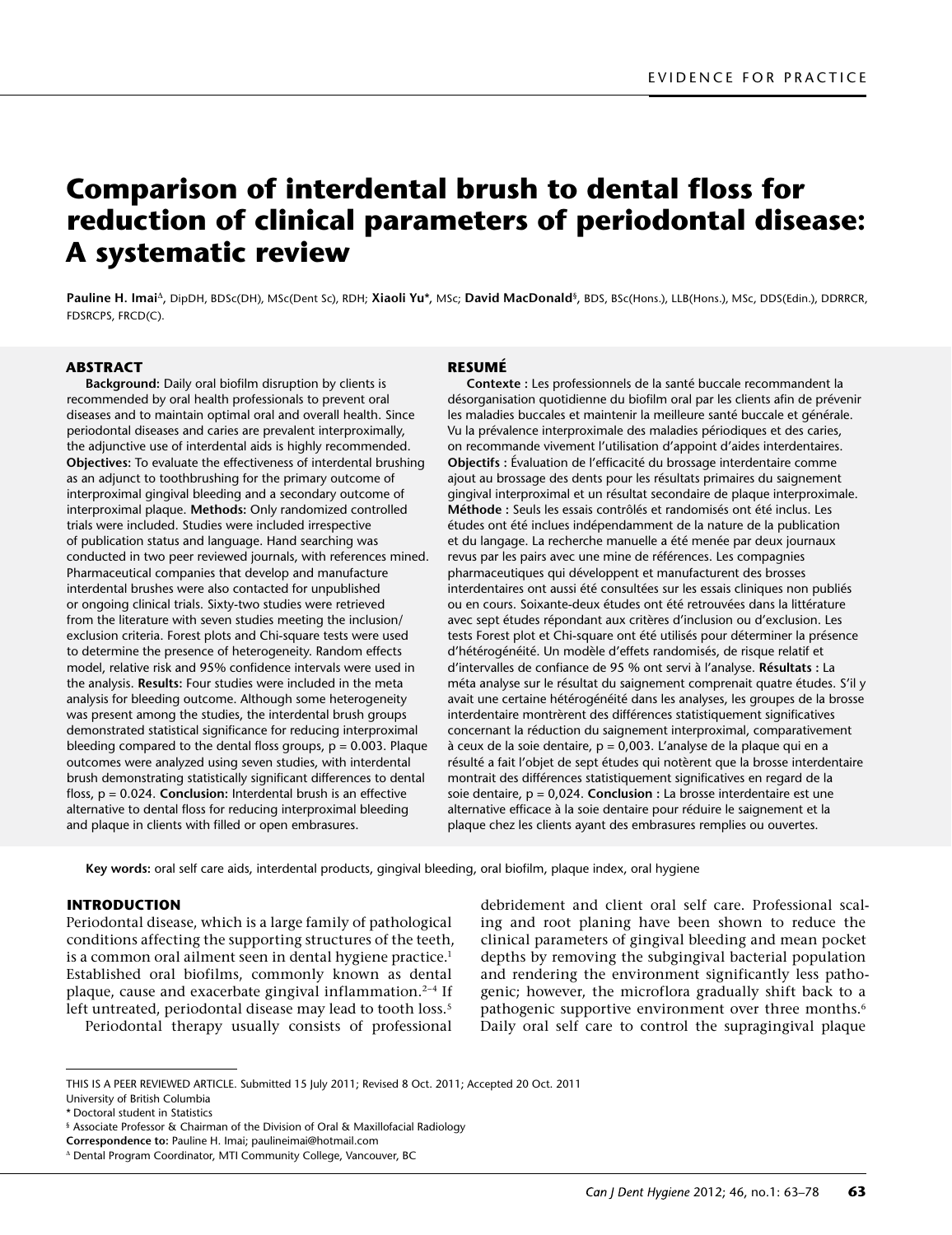may assist in slowing or reducing the shift to a pathogenic environment.

Client acceptance of daily toothbrushing is high, but not of dental flossing.<sup>7-9</sup> Toothbrushes are unable to penetrate intact interdental areas, $10,11$  where periodontal disease is prevalent,<sup>12</sup> necessitating the use of an interdental device. However, clients do not dental floss daily because it is difficult to use.<sup>13,14</sup> The interdental brush has been identified as a potential, suitable alternative to dental floss for interdental cleansing in other studies because of its ease of use and client acceptance, which may enhance daily compliance.14,15 Since study results on the effectiveness of interdental brushes have been mixed, a systematic review is needed to provide the oral health clinician with evidence based guidelines.

The purpose of this systematic review is to determine the effectiveness of the interdental brush with toothbrush compared to dental floss with toothbrush in addition to professional debridement for the primary outcome of reducing reducing interproximal gingival bleeding. A secondary clinical outcome, reduction of dental plaque, is also examined since dental plaque is the etiological factor for periodontal diseases.<sup>4</sup> This systematic review will provide the dental hygiene practitioner with evidence based guidelines for recommending oral interdental self care aids to specific clientele for the prevention and treatment of periodontal disease.

# **Why it is important to do this review**

There are many interdental oral self care products available, with dental floss being the most commonly recommended to clients by oral health professionals. However, client compliance with dental flossing is low because it is challenging to use; therefore, it is important to determine the effectiveness of interdental brushes, which have been shown in some studies as being easier to use. Although Slot et al.<sup>16</sup> conducted a systematic review on interdental brushes, the search was restricted to two databases; this review expands the search to include non English databases. The comparison groups in Slot et al.'s review16 included toothbrushing alone as well as other interdental aids, whereas this review will focus on studies that used toothbrushing with dental floss as a control group to provide clinicians with a direct comparison. The aim of this interdental brush systematic review is to provide oral health professionals and clients with evidence to make informed decisions about their oral health.

# **Objective**

The primary objective of this systematic review is to evaluate the effectiveness of interdental brushing as an adjunctive aid to toothbrushing to dental flossing and toothbrushing for the reduction of gingival bleeding, a clinical manifestation of gingivitis. The secondary objective is to evaluate the reduction of dental plaque.

The review focuses exclusively on the comparison of interdental brushes to dental floss, the latter that is often used as the gold standard comparison in periodontal research.17

# **Methods**

# **Criteria for considering studies for this review** *Types of studies*

Randomized controlled trials, including split mouth and crossover trials were included. Studies without randomization or those not indicating method of randomization were excluded. Studies were included irrespective of publication status and language.

# *Types of participants*

Participants were adults, 18 years and older, regardless of gender, race, socioeconomic status, geographical location, and setting or time of intervention, presenting with clinical signs of gingivitis and some periodontitis as determined by gingival indices and probing depths. All participants had sufficient sites to accommodate the interdental brushes used in the studies.

Studies were excluded if participants:

- 1. were taking antibiotics,
- 2. were taking drugs associated with gingival overgrowth,
- 3. were taking drugs associated with gingival bleeding,
- 4. had systemic health conditions such as diabetes, rheumatic fever, hepatic or renal diseases,
- 5. had orthodontic appliances,
- 6. and/or were pregnant.

# *Types of interventions*

The review included all studies comparing interdental brush to dental floss as adjuncts to toothbrushing. Studies that used antimicrobial agents such as chlorhexidine or essential oils were included only if data on the control groups, or groups that did not use any antimicrobial agents, were available. Interventions were self performed and were nonsupervised after the initial- and mid-study oral hygiene instructions. Participants were required to use the interdental brush and/or dental floss for a minimum of four weeks to be included in this review. In studies that were longer than four weeks, the final endpoint was included in the analyses.

## *Types of outcome measures*

Primary outcome: Bleeding indices. Secondary outcome: Plaque indices.

## *Search methods for identification of studies*

A comprehensive search, irrespective of language was conducted *of the literature* from January 1966 to February 2011 to identify relevant studies.

## *Electronic searches*

The following databases were searched for broad coverage of English and non English studies on interdental brushes: National Library of Medicine, Bethesda, USA (PubMed Medline 2006 to 2010), Cumulative Index to Nursing and Allied Health Literature, Ipswich, USA (CIN-AHL, 1966 to 2010), The Cochrane Collaboration Central Register of Controlled Trials (CENTRAL, 2006 to 2010), Web of Science, New York, USA (1990 to 2010) and LILACS via Bireme, Sao Paulo, Brazil (1982 to 2010).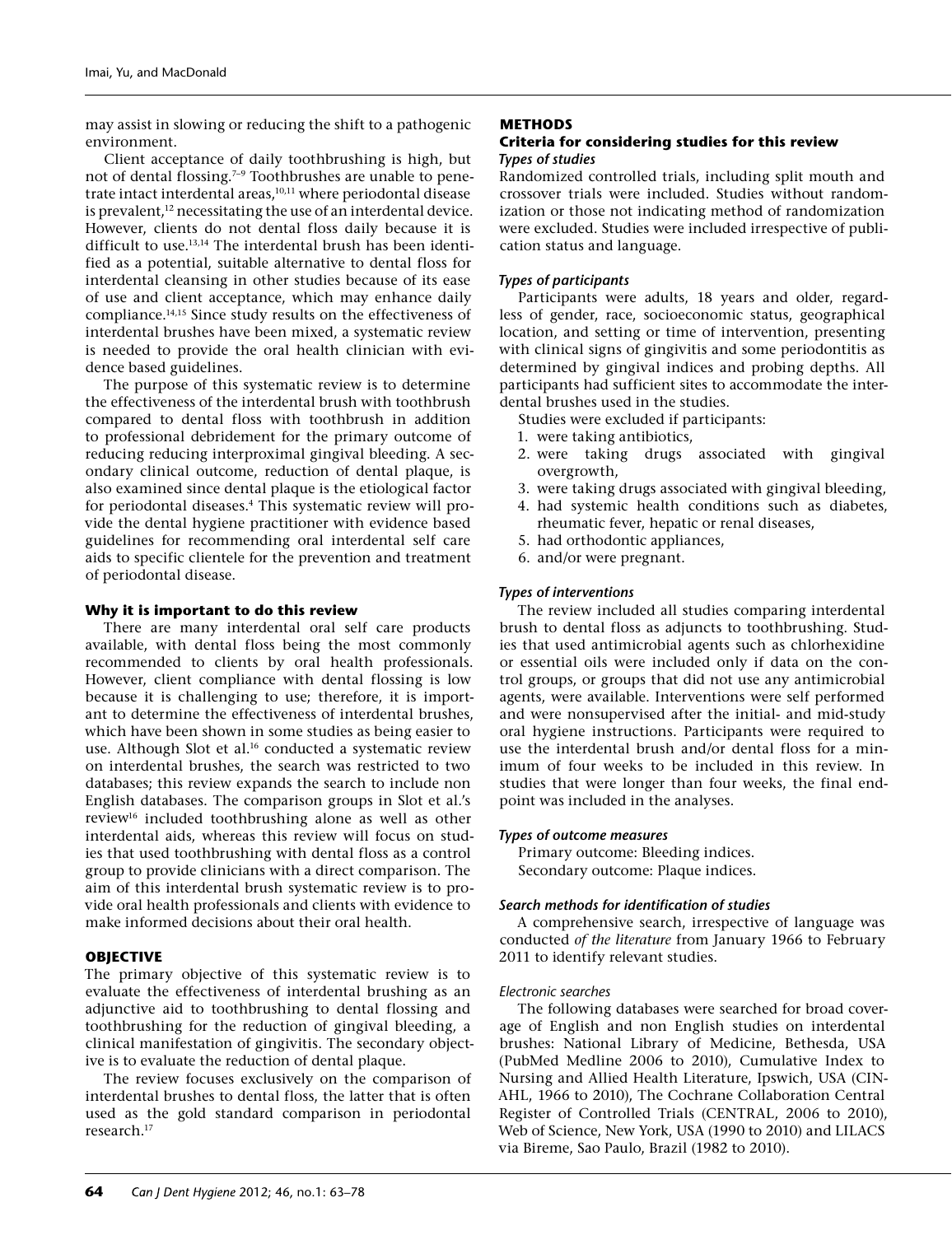Searching in each database considered variations in controlled vocabulary and syntax rules. A combination of controlled vocabulary and free text terms were used (see Search terms).

# *Search terms*

The following terms and their variations were used to search the databases:

- For intervention: Interdental brush\*, interproximal brush\*, proxabrush, proxybrush, interspace brush, oral hygiene products, dental care products, dental devices, dental care, mouth care, oral care, oral self care, oral self care habits, oral hygiene\*, oral hygiene methods, oral hygiene equipment, oral hygiene supplies.
- • For clinical outcomes: Dental plaque, dental plaque control, dental plaque prevention, dental biofilm, oral biofilm, plaque index, gingival index, bleeding index, clinical attachment loss (CAL), gingivitis, gingivitis prevention, gingivitis control, inflammation prevention, inflammation control, periodontal disease, periodontal disease prevention, periodontitis, periodontitis therapy, clinical effectiveness, clinical efficacy, patient education, patient compliance, patient acceptance.

# *Other searches*

In addition, hand searching was conducted in the *Journal of Clinical Periodontology* from 1974 to 2010 and references were mined from all the studies collected in the searches. Hand searching in the *Canadian Journal of Dental Hygiene* was also conducted from 2005 to 2011 and their references mined. Pharmaceutical companies that develop and manufacture interdental brushes were also contacted for unpublished or ongoing clinical trials.

## **Data collection and analysis**

# *Selection of studies*

Two members of the team independently selected papers based on title and abstract, followed by a full text review to determine whether the paper met the eligibility criteria (Figure 1, Table 1). Any disagreements between reviewers for paper inclusion/exclusion were resolved through discussion. The statistician was consulted in cases of doubt about data extraction and data analysis.

# *Data extraction and management*

Two members of the team extracted data and any disagreements were identified and resolved through discussion. The members were not blinded to the included studies' authors, interventions, or results.

The following data were extracted:

- 1. Study design, date, and duration of study
- 2. Participants sample size, inclusion/exclusion criteria, demographics
- 3. Intervention type of floss and interdental brush, duration of intervention, oral hygiene instructions or not, compliance assessment, length of follow up
- 4. Outcomes method of assessment, type of indices used, timing of measurement

Additional data such as ethical approval, sample size

calculations, inter/intra examiner calibration, and funding sources were extracted.

# *Risk of bias*

Risk of bias was assessed based on sequence generation, allocation sequence concealment, blinding, incomplete outcome data, selective outcome reporting, and other issues. Blinding of examiners was considered important, as participants due to the nature of the comparisons could not be blinded. For crossover designs, further risk of bias assessments included whether the design was suitable for the intervention being studied, the risk of carry over or spill over effects, and appropriate statistical analysis.

Risk of bias data is recorded with the source of information and a judgment of low, high or unclear risk of bias. The assessors were not blinded to the studies' authors, journals or results. Two assessors conducted the risk of bias independently.

# *Measures of treatment effect*

Since the bleeding indices in the included studies were binary measures of bleeding present or absent, risk ratios were used. Plaque indices were ordinal scales, so mean differences were used in statistical tests. Mean and standard deviations are presented for completeness.

# *Unit of analysis*

The participant or groups of measuring sites within individual participants was the unit of analysis.

## *Missing data*

Standard deviations are often missing in summary data, but this did not result in the study being excluded. Where possible, authors were contacted for the missing information. However, if missing data could not be retrieved, then the analysis only included the available data. Potential impact of the missing data is addressed in the Discussion section of the systematic review.

# *Assessment of heterogeneity*

Included studies are assessed for heterogeneity by the type of therapy, control group, and outcomes measured. Studies were descriptively assessed for study design, study length, number of subjects, subjects' age range, subjects' periodontal status, gender, tobacco use, professional debridement prior to intervention phase, and measured clinical outcomes (Table 2).

The use of Forest plots will assist with the assessment of heterogeneity. Studies in the Forest plot graphically demonstrate treatment effects in each study as well as the overall effect determined by the meta analysis. Studies that appear to be homogeneous will be tested by Q test (Chi<sup>2</sup>), with a  $p < 0.10$  as being interpreted as significant statistical heterogeneity. However, the Q test has low power for identifying heterogeneity if the number of included studies is small. In this situation, the I2 test will be used to determine the magnitude of heterogeneity. A higher percentage indicates that heterogeneity is likely present rather than by chance. For example, 75% to 100% would represent considerable heterogeneity, but 0% to 40% may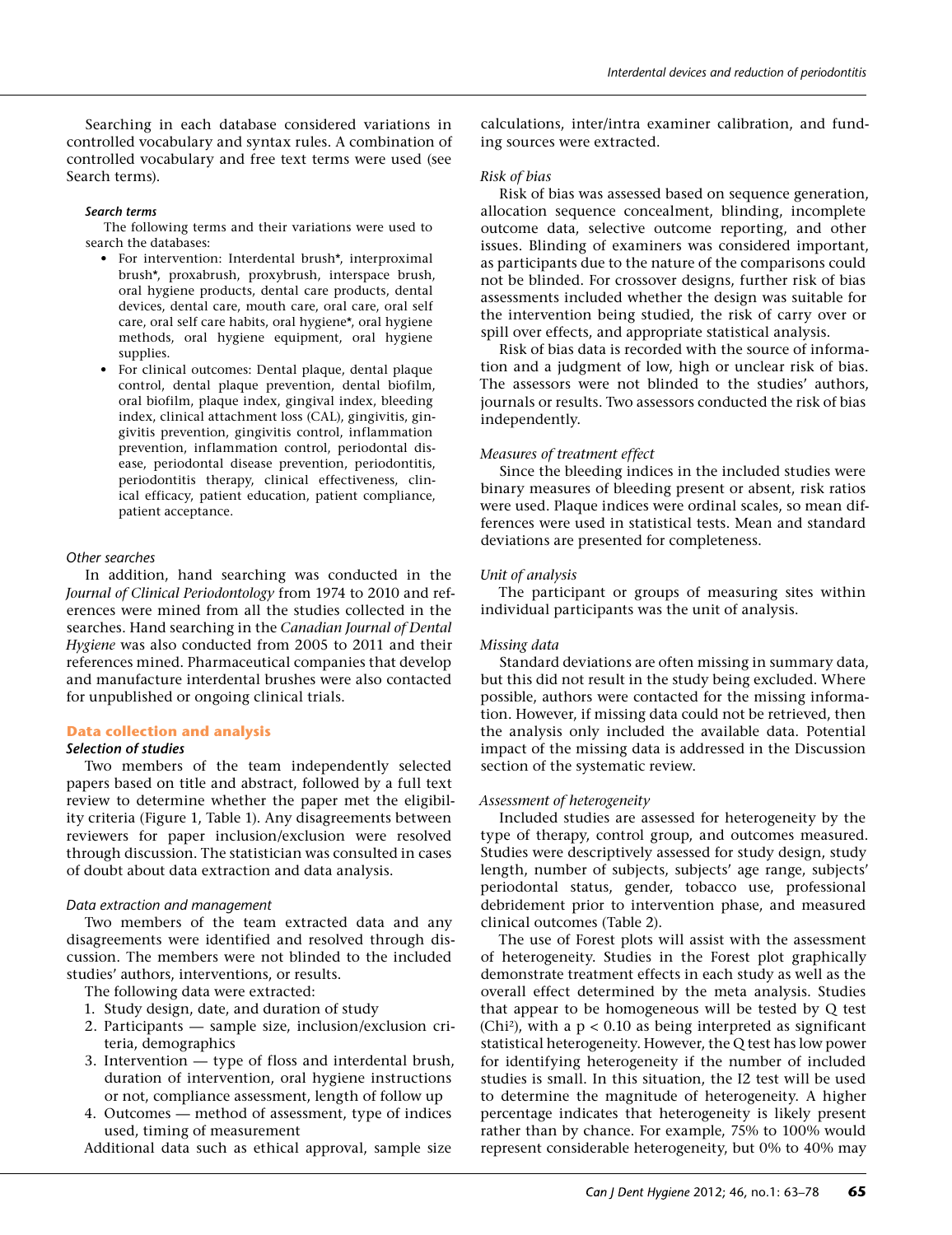**Figure 1.** Number of papers found in search.



not. Heterogeneous studies are not included in the meta analysis, but are described instead.

## *Assessment of reporting biases*

Bias may occur within study and between studies. Within study bias occurs when the outcomes reported in the published study differ from the outcomes stated in the research protocol or the methods section of the study. Study authors will be contacted in cases of reporting bias for clarification. Depending on the number of included studies (usually more than 10 studies),<sup>18</sup> a funnel plot of effect estimates against their standard errors may be created to determine possible publication bias.

## *Data synthesis*

Only studies with low or unclear risk of bias that report the same outcomes are included in the meta analysis, and a minimum of six studies is required. However, since the test for heterogeneity may not be sensitive enough to detect for heterogeneity, a random effects meta analysis was conducted for robustness. Relative risk and 95% confidence intervals were used in the analysis.

## **Results**

## **Description of studies**

See Table 1 for excluded studies and rationale and Table 2 for brief description of the included studies.

#### **Results of search**

The search strategy resulted in 62 potential papers based on titles with or without abstracts (Figure 1). Duplicate papers and papers not relevant to the research question were removed, yielding 25 papers for full text examination. Upon full text examination by two independent reviewers, 18 papers were deemed not meeting the inclusion criteria (Table 1). Some studies had intervention periods of less than four weeks,<sup>19-25</sup> some did not have dental floss as a comparison group, $26-29$  others did not have interdental brush as the intervention but instead used toothpicks or brush picks,<sup>11,30,31</sup> one study compared dental floss to rubber tip stimulator and thus, did not have the interdental brush as an intervention, $32$  and the remaining studies were reviews.17,33,34 The final number of studies included in this review was seven (Figure 1). Since the number of studies included was low, a funnel plot was not conducted because there are not enough data points to indicate whether the scatterplot will be symmetrical or asymmetrical.<sup>18</sup>

## *Included studies*

Of the seven studies included, three were parallel RCTs,<sup>35,36</sup> three were split mouth RCTs,<sup>37-39</sup> and one was a crossover design.<sup>14</sup> Two of the parallel RCTs had four<sup>17</sup> or five arms,<sup>36</sup> but data extraction focused on the interdental brush and dental floss arms for this review. The Kiger et al.14 study, which was a three way crossover, did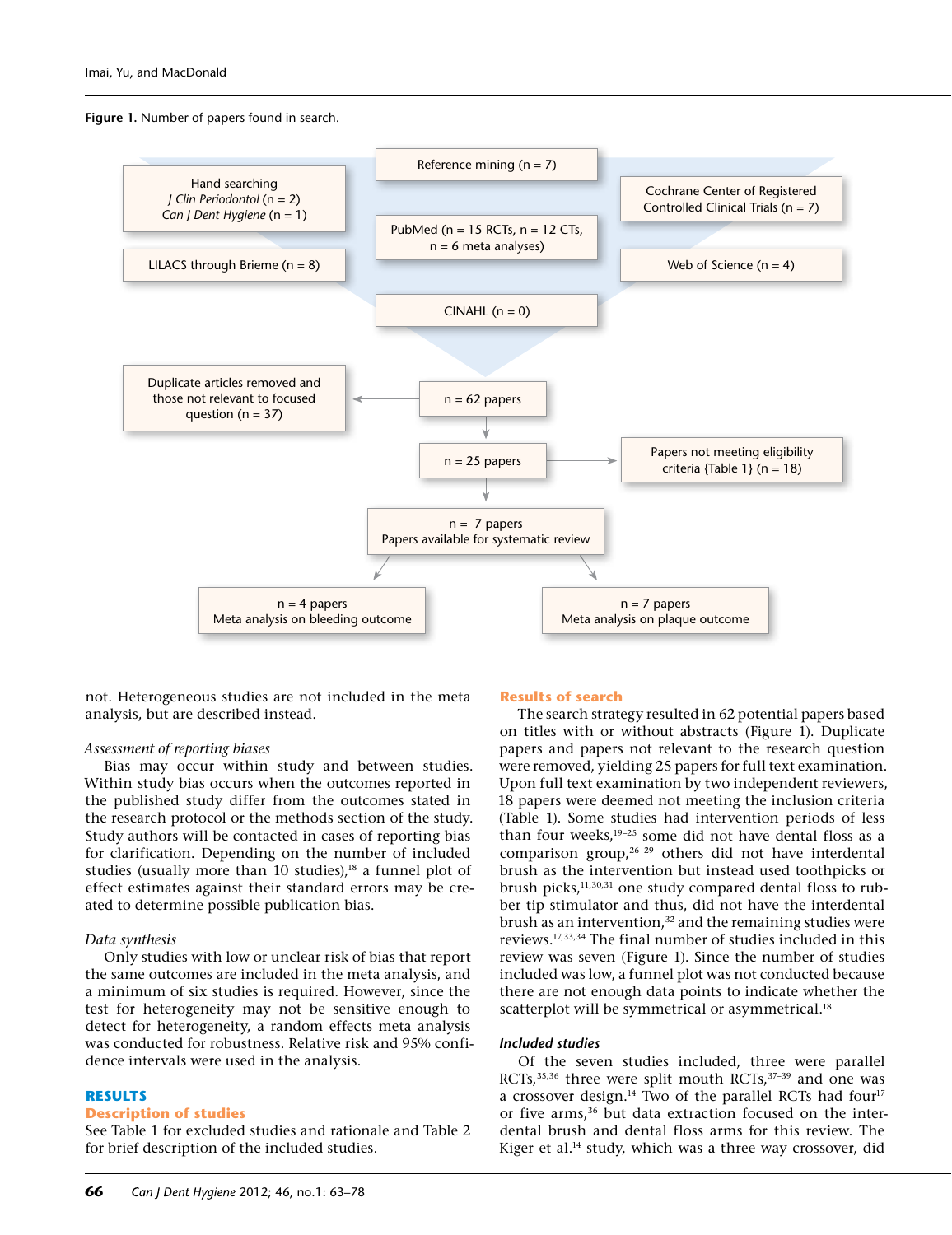#### **Table 1.** Studies subsequently excluded on full text examination.

| <b>Authors and year</b>                       | <b>Study design</b>                                             | <b>Reason for exclusion</b>                                                                  |
|-----------------------------------------------|-----------------------------------------------------------------|----------------------------------------------------------------------------------------------|
| Bergenholtz, Bjorne, Vikström: 1974           | • Crossover<br>• 8 weeks                                        | No interdental brush intervention; toothpicks.                                               |
| Bergenholtz, Olsson: 1984                     | • Crossover<br>• 2 weeks per trial                              | Intervention phase less than 4 weeks.                                                        |
| Galut: 1991                                   | • Literature review                                             | Review; no data available.                                                                   |
| Gjermo, Flötra: 1970                          | • Parallel RCT<br>• 2 to 4 weeks (3 mini RCTs)                  | Intervention phase less than 4 weeks.                                                        |
| Hofer, Sahrmann, Attin, Schmidlin:<br>2010    | • Split mouth randomized<br>$\bullet$ 1 day                     | No dental floss comparison; interdental brush used to assess<br>for bleeding only.           |
| Mauriello, Bader, George, Klute:<br>1987      | • Crossover RCT<br>• 3 weeks per trial                          | Intervention phase less than 4 weeks.                                                        |
| Nayak, Wade: 1977                             | • Parallel RCT<br>• 2 weeks                                     | No dental floss comparison; rubber cone stimulator instead.                                  |
| Rösing, Daudt, Festugatto,<br>Oppermann: 2006 | Split mouth RCT<br>• 1 time use                                 | Intervention phase less than 4 weeks.                                                        |
| <b>Rossow: 1992</b>                           | • Retrospective cohort survey of<br>daily, sometimes, never use | No interdental brush intervention; toothpick compared to<br>dental floss.                    |
| Schmage, Platzer, Nergiz: 1999                | • Split mouth RCT<br>• 1 week                                   | Intervention phase less than 4 weeks.                                                        |
| Slot, Dörfer, Van der Weijden: 2008           | • Systematic review                                             | Review                                                                                       |
| Tu, Jackson, Kellet, Clerehugh: 2008          | • RCT statistical analysis                                      | Exploration of statistical analysis of Jackson et al. paper. Results<br>previously reported. |
| Vogel, Sullivan, Pascuzzi, Deasy:<br>1975     | • Parallel RCT<br>• 33 days                                     | No interdental brush intervention.                                                           |
| Wærhaug: 1976                                 | • In vitro                                                      | No dental floss comparison.                                                                  |
| <b>Wolffe: 1976</b>                           | • Cross over RCT<br>• 1 week per trial                          | Intervention phase less than 4 weeks.                                                        |
| Wolff, Joerss, Rau, Dörfer: 2006              | • In vitro                                                      | No dental floss comparison. Comparison of triangular and<br>round interdental brushes only.  |
| Yamamoto, Hasegawa, Sueda,<br>Kinoshita: 1975 | • Parallel RCT<br>• 1 week                                      | Intervention phase less than 4 weeks.                                                        |
| Yankell, Emiling: 2002                        | • Parallel RCT<br>• 4 weeks                                     | No interdental brush intervention; brush picks.                                              |

not include washout periods between interventions. Professional debridement prior to the intervention phase varied from none or minimal supragingival scaling to a "thorough" debridement. Participants in all included studies received oral hygiene instructions at baseline and often midway through the study. Participants were instructed to use the interdental brush and dental floss once a day. All studies, except Kiger et al.<sup>14</sup> described participant compliance assessments, which ranged from phone calls, written reminders, self reported logs to amount of product used.

Participants had some level of periodontal disease, ranging from gingivitis to moderate to severe periodontitis. Some studies only included participants who were nonsmokers<sup>36,38,39</sup> and two studies identified their participants as smokers or non smokers.<sup>17,35</sup> Except for Yost et al.<sup>17</sup> and

Christou et al.37, female participants outnumbered male participants in the included studies.

# *Excluded studies*

Eighteen articles were removed from the review because they did not meet the inclusion criteria such as intervention phase less than four weeks, $19-25$  missing interdental brush intervention,<sup>19,30-32</sup> missing dental floss comparison,<sup>26-29</sup> or study was a review article.<sup>17,33,34</sup> Additional studies were excluded if the risk of bias was high (see Table 3).17

# **Allocation**

Allocation or randomization is a mechanism to allocate interventions to participants. Adequate randomization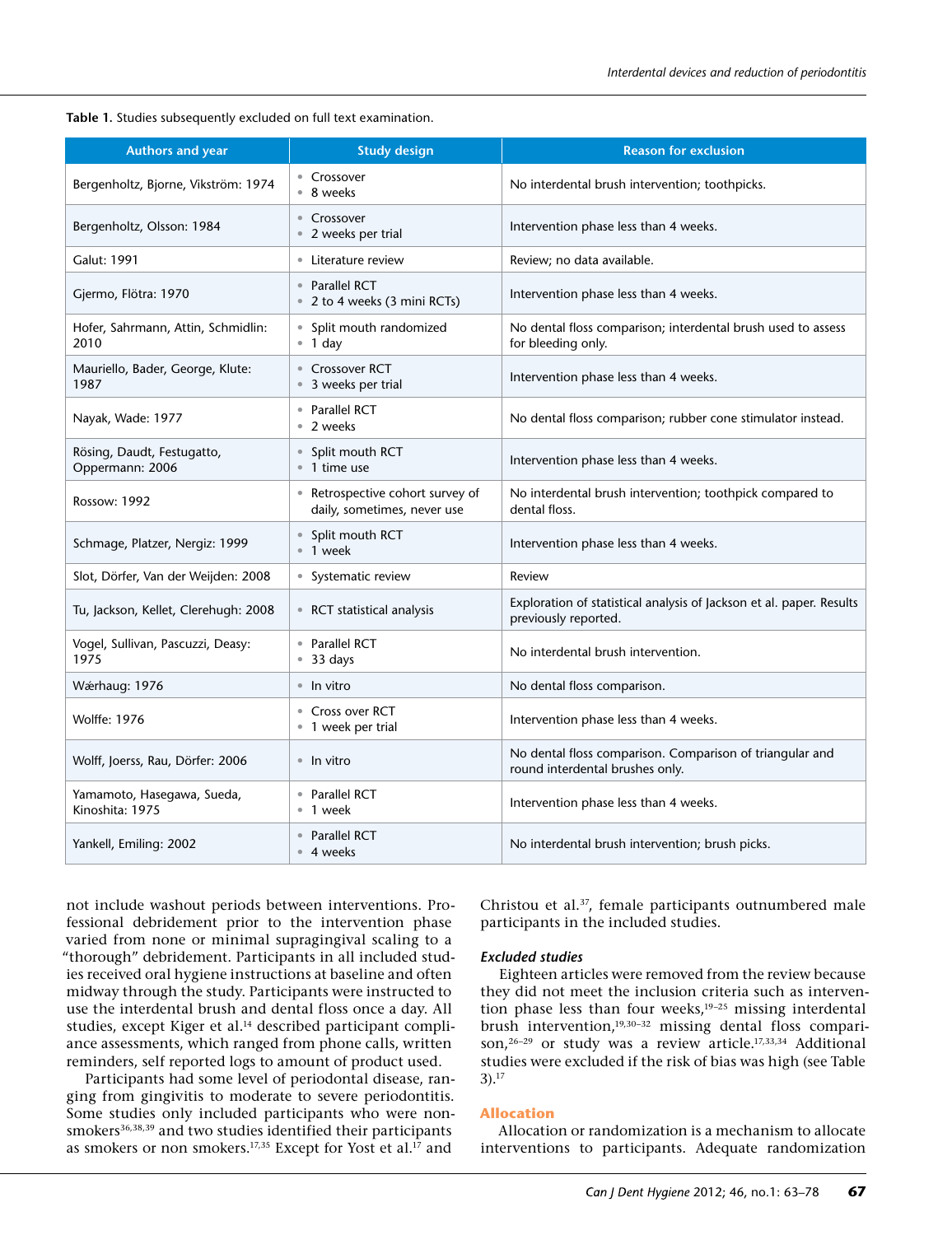**Table 2.** Overview of the studies included in the data analysis.

| Authors and year                                                       | <b>Methods</b>                                                                                              | <b>Participants</b>                                                                                                                                                                                                                                                                                                                             | <b>Interventions</b>                                                                                                                                                                                                                                                                                                                                                                                                                                                                                                |  |
|------------------------------------------------------------------------|-------------------------------------------------------------------------------------------------------------|-------------------------------------------------------------------------------------------------------------------------------------------------------------------------------------------------------------------------------------------------------------------------------------------------------------------------------------------------|---------------------------------------------------------------------------------------------------------------------------------------------------------------------------------------------------------------------------------------------------------------------------------------------------------------------------------------------------------------------------------------------------------------------------------------------------------------------------------------------------------------------|--|
| Christou,<br>Timmerman,<br>Van der Velden.<br>Van der<br>Weijden: 1998 | · Design: split mouth RCT<br>• Length: 6 weeks<br>• Measurements:<br><b>Baseline</b><br>6 weeks             | • Randomized $n = 26$<br>• Completed $n = 26$<br>• Mean age: 37.4<br>Range: 27-72<br>Males and Females $= 14$ and 12<br>• Oral health status:<br>Moderate to severe periodontitis,<br>no previous periodontal<br>treatment.<br>Minimum 3 teeth/quad.<br>$PD \ge 5mm$ , BOP, radiographic<br>bone loss, minimum recession,<br>overt inflammation | Baseline professional debridement: some<br>supragingival scaling in test sites, but no<br>subgingival scaling<br>Intervention: interdental brush + toothbrush<br>Control: waxed dental floss + toothbrush<br>• OHI: hands on and take home written<br>instructions<br>Compliance assessment: 1 week phone call,<br>3 week visit to dental hygienist                                                                                                                                                                 |  |
| Imai,<br>Hatzimanolakis:<br>2011                                       | · Design: split mouth RCT<br>Length: 12 weeks<br>• Measurements:<br><b>Baseline</b><br>6 weeks<br>12 weeks  | • Randomized $n = 33$<br>• Completed $n = 30$<br>• Mean age: 32.3<br>Range: 19-53<br>Males and Females $= 10$ and 20<br>• Oral health status:<br>Gingivitis<br>Non smokers                                                                                                                                                                      | Baseline professional debridement: 2 weeks<br>prior to baseline<br>Intervention: interdental brush + toothbrush<br>Control: waxed dental floss + toothbrush<br>OHI: baseline and week 6, hands on<br>Compliance assessment: self reported log<br>and product use at weeks 6 and 12                                                                                                                                                                                                                                  |  |
| Ishak, Watts:<br>2007                                                  | · Design: split mouth RCT<br>• Length: 4 weeks<br>• Measurements:<br>Baseline<br>4 weeks                    | • Randomized $n = 11$<br>• Completed $n = 11$<br>• Mean age: 43.6<br>Range: 33-56<br>Males and Females $=$ 3 and 7<br>• Oral health status:<br>Gingivitis to moderate<br>Periodontitis<br>Non smokers                                                                                                                                           | Baseline professional debridement:<br>supragingival scaling only<br>• Intervention: interdental brush + toothbrush<br>Control: dental floss + toothbrush<br>OHI: baseline and hands on and written<br>instructions<br>Compliance assessment: self reported diary<br>sheet                                                                                                                                                                                                                                           |  |
| Jackson, Kellett,<br>Worthington,<br>Clerehugh:<br>2006                | Design: parallel RCT<br>• Length: 12 weeks<br>• Measurements:<br>Baseline<br>6 weeks<br>12 weeks            | • Randomized $n = 88$<br>• Completed $n = 77$<br>• Mean age: not reported<br>Range: 26-75<br>Males and Females = $31$ and $46$<br>• Oral health status:<br>Chronic periodontitis<br>29 smokers<br>48 non smokers                                                                                                                                | Baseline professional debridement: scaling<br>for 10 minutes only<br>Intervention: precurved interdental brush +<br>toothbrush<br>Control: non shredding dental floss +<br>toothbrush<br>OHI: baseline and week 6 oral instructions<br>and patient leaflets<br>Compliance assessment: at 2 weeks, written<br>reminder and at week 6 verbal reinforcement                                                                                                                                                            |  |
| Jared, Zhong,<br>Rowe, Ebisutani,<br>Tanaka, Takase:<br>2005           | · Design: parallel RCT,<br>5 arms<br>• Length: 4 weeks<br>• Measurements:<br>Baseline<br>2 weeks<br>4 weeks | • Randomized $n = 162$<br>• Completed $n = 152$<br>• Mean age: 36.38-42.20<br>Range: not reported<br>Males and Females = $60$ and 92<br>• Oral health status:<br>Minimum of one interproximal<br>space of<br>1.0 mm exhibiting bleeding<br>Non smokers                                                                                          | Baseline professional debridement: none,<br>only rubber cup prophylaxis<br>Intervention: interdental brush without gel<br>(gp 3)<br>Control: easy through dental floss +<br>toothbrush (gp 4)<br>Other Interventions: interdental brush +<br>cetylpyridinium chloride gel + toothbrush<br>(gp 1); interdental brush + placebo gel +<br>toothbrush (gp 2); toothbrush alone (gp 5)<br>OHI: baseline hands on<br>Compliance assessment: self reported log<br>and return used/unused materials at weeks<br>$2$ and $4$ |  |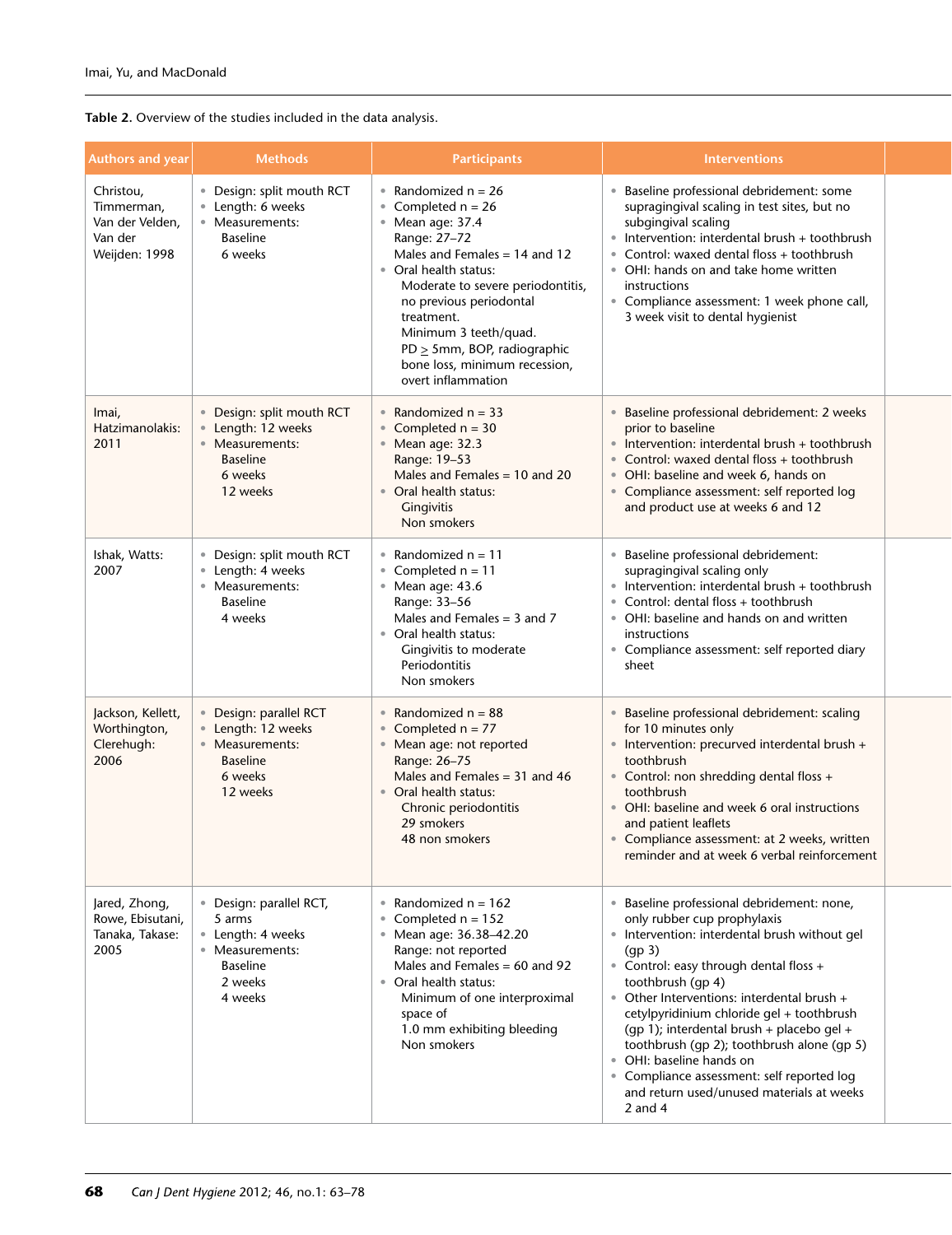| Bleeding: BOP to base of pocket with 65 g controlled force<br>• Examiner blinded<br>• State scholarships:<br>probe (PPBI) and<br><b>Foundation of Greece</b><br>• Type II to III embrasures<br>• Enta-Lactona B.V. for<br>WHO probe along gingival margin at 60° to long axis of<br>• Patients reported "more problems with<br>dental floss. Interdental brush felt more<br>toothbrushes and<br>tooth (ABI)<br>Plaque: Volpe modification of Quigley-Hein index<br>interdental brushes<br>efficacious"<br>Probing depth: 65 g controlled force probe                                                                                                                                                                                                                           |  |
|--------------------------------------------------------------------------------------------------------------------------------------------------------------------------------------------------------------------------------------------------------------------------------------------------------------------------------------------------------------------------------------------------------------------------------------------------------------------------------------------------------------------------------------------------------------------------------------------------------------------------------------------------------------------------------------------------------------------------------------------------------------------------------|--|
| Results: interdental brush removes significantly more plaque<br>than dental floss ( $p < 0.05$ )<br>Interdental brush significantly reduces probing depths<br>compared to dental floss ( $p < 0.05$ )<br>• No differences for bleeding                                                                                                                                                                                                                                                                                                                                                                                                                                                                                                                                         |  |
| Bleeding: Eastman bleeding index<br>• Canadian Foundation for<br>Examiner blinded<br>• Plaque: modification of Silness and Löe<br>Dental Hygiene Research<br>• Type I to II embrasures<br>Results: no difference for plaque<br>and Education<br>• Patients preferred interdental brush<br>Interdental brush significantly better for bleeding reduction<br><b>Enterprise Dentalink Inc</b><br>"ease of use and convenient"<br>compared to dental floss ( $p = 0.01$ )<br>provided the toothbrushes<br>and interdental brushes                                                                                                                                                                                                                                                  |  |
| • Oral self care<br>Bleeding: BOP to base of pocket with 0.25 N hinged<br>• 10 sites in each quadrant/participant<br>products provided by<br>examined by blinded examiner<br>constant force probe<br>Plaque: visual examination with confirmation of presence<br>GlaxoSmithKline, UK<br>• Type I to III embrasures<br>with flossing<br>• Patients prefer interdental brushes<br>Results: no difference for plaque and bleeding<br>because "simpler to use"                                                                                                                                                                                                                                                                                                                     |  |
| • Oral self care products<br>Bleeding: Eastman bleeding index and BOP<br>• No control force probe used in BOP<br>• Third molars excluded except where<br>Plaque: modified Silness and Löe<br>provided by<br>they functioned as second molars<br>Relative interdental papillae level: occlusal/incisal edge to<br>Colgate-Palmolive:<br>interdental col of papillae in mm<br>toothbrush, dental floss,<br>• Type II to III embrasures<br>Results: interdental brush significantly better for plaque<br>toothpaste<br>reduction ( $p = 0.008$ )<br>• Dentsply: dental<br>No difference for Eastman bleeding index at week 12<br>instruments<br>$(p = 0.07)$ and BOP $(p = 0.23)$<br>• Dental Health Boutique,<br>Oral Healthcare,<br>Leatherhead, UK, for<br>interdental brushes |  |
| • Study financially supported<br>Participants who had SRP within<br>Bleeding: BOP and Van der Weijden modified. Bleeding on<br>marginal probing method<br>last month excluded or excessive<br>by Sunstar Inc, Japan,<br>Plaque: Turesky modification of Quigley-Hein index<br>manufacturer of the<br>interproximal calculus<br>Gingival: Lobene<br>interdental device<br>• Third molars excluded<br>Results: no difference for plaque. Interdental brush more<br>• Preference for maxillary site versus<br>likley to reduce bleeding, but not statistically significant<br>mandibular site<br>• Type I to II embrasures                                                                                                                                                        |  |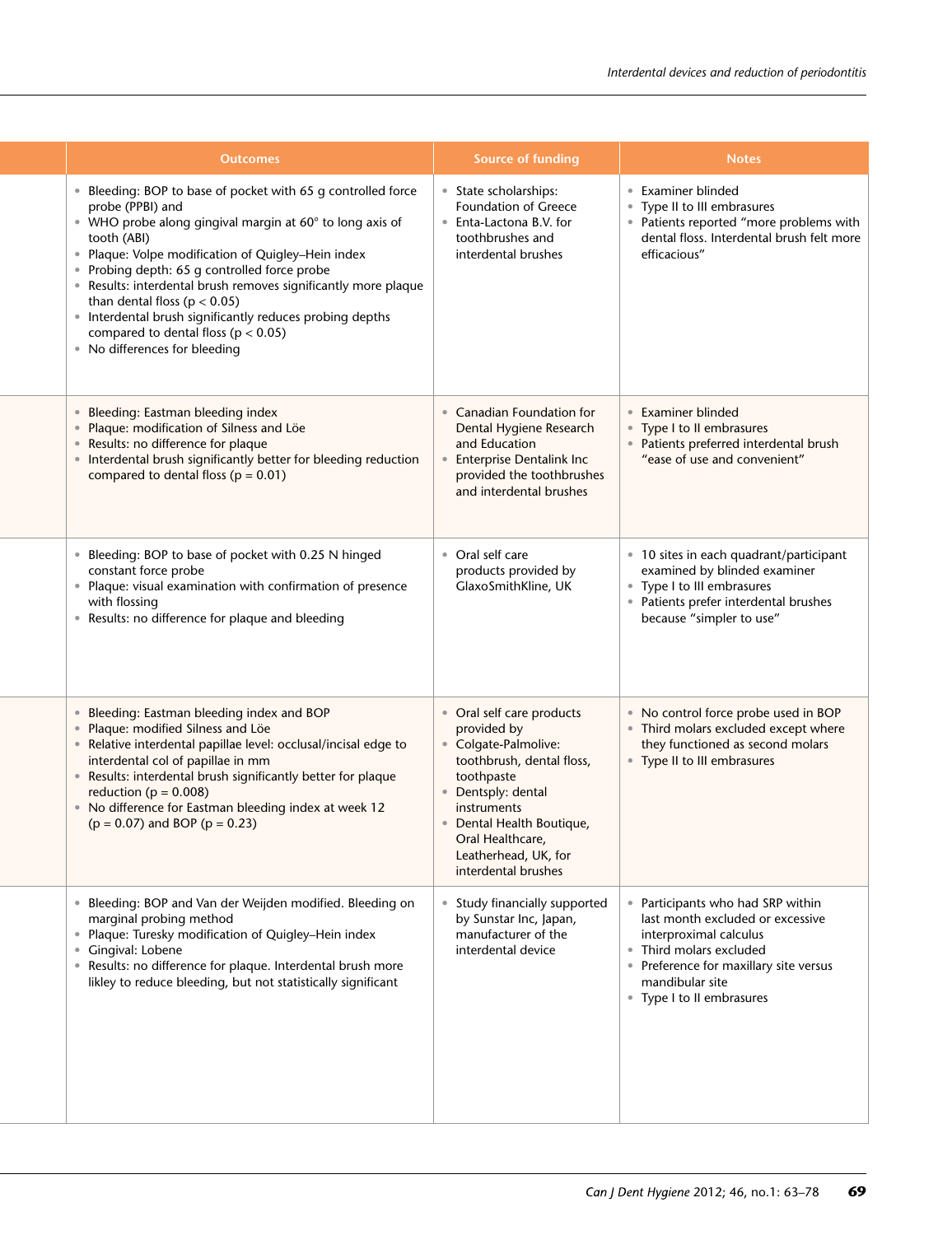| Authors and year                           | <b>Methods</b>                                                                                                                                                       | <b>Participants</b>                                                                                                                                                                                                                                                                                        | <b>Interventions</b>                                                                                                                                                                                                                                                                                                                                        |  |
|--------------------------------------------|----------------------------------------------------------------------------------------------------------------------------------------------------------------------|------------------------------------------------------------------------------------------------------------------------------------------------------------------------------------------------------------------------------------------------------------------------------------------------------------|-------------------------------------------------------------------------------------------------------------------------------------------------------------------------------------------------------------------------------------------------------------------------------------------------------------------------------------------------------------|--|
| Kiger, Nylund,<br>Feller: 1991             | • Design:<br>3 x 1 month cross over<br>Randomized single blind<br>• Length: 12 weeks<br>• Measurements:<br>Baseline<br>4 weeks after each<br>intervention introduced | • Randomized $n =$ unclear<br>• Completed $n = 30$<br>Mean age: unknown<br>Range: unknown<br>Males and Females $= 20$ and 10<br>• Oral health status: perio<br>maintenance pats with open<br>embrasures                                                                                                    | Baseline professional debridement:<br>"thorough prophylaxis"<br>• Intervention: interdental brush + toothbrush<br>• Control: dental floss + toothbrush<br>• Other interventions: toothbrush alone<br>• OHI: baseline detailed oral hygiene<br>instructions<br>• Compliance assessment: none described                                                       |  |
| Yost KG, Mallatt<br>ME, Liebman J:<br>2006 | Design: parallel RCT,<br>4 arms<br>• Length: 6 weeks<br>• Measurements:<br><b>Baseline</b><br>Week 6                                                                 | • Randomized $n = 128$<br>• Completed $n = 120$<br>• Mean age: male 35.1, female 39.6<br>Range: male 19-57, female 18-63<br>Males and Females $=$ 37 and 83<br>• Oral health status:<br>Minimum mean plaque index 1.5<br>Minimum mean gingival index 1.0<br>Able to floss<br>108 non smokers<br>12 smokers | Baseline professional debridement:<br>prophylaxis to remove supragingival calculus<br>and plaque<br>Interventions: G-U-M Go-Betweens<br>(interdental brush)<br>• Controls: dental floss<br>Other interventions:<br>flossers<br>soft picks<br>• OHI: baseline instruction and supervision<br>Compliance assessment: self reported diary<br>checked at week 3 |  |

**Table 2.** Overview of the studies included in the data analysis *(concluded)*.

occurs when a participant has an equal chance of being placed into the intervention or control group regardless of the examiner's preference and/or participant's characteristics. Examples of adequate randomization methods are using computer generated random number lists, coin toss, or throwing dice. The randomization process should be clear and detailed to reduce potential selection bias of participants into specific study arms. Jackson et al.<sup>35</sup> and Imai and Hatzimanolakis<sup>15</sup> had clearly identified the randomization process, but the remaining studies were unclear in spite of stating the sequence allocation was randomized among the participants.

Allocation concealment, which refers to the method used to implement the sequence such that foreknowledge of next allocation is unknown was adequate in two studies,<sup>38,39</sup> unclear in three studies,<sup>14,35,36</sup> and not done in the remaining two studies.<sup>17,37</sup>

# *Blinding*

An examiner and/or participant is considered "blinded" when it is unknown whether the participant is in the experimental or control group. Blinding the examiner and participant reduces potential bias, especially when the study measurements are subjective, such that one cannot interpret results in a manner that one thinks or hopes should be occurring. In periodontal studies, gingival and plaque indices are subjective interpretations of data observed by the examiner. For example, if an examiner believes intervention A is better than B, there may be intentional or unintentional subjective interpretation of the gingival colour, contour, consistency, texture, amount of bleeding and plaque on the tooth with sites treated by product A performing better than those by B. Lack of examiner blinding may have undue influences on the study results.

In six studies,14,17,35,37–39 the examiner was blinded, which reduced the examiner bias for collecting and interpreting the bleeding and plaque scores. Although Jared et al.36 stated the study was single blinded, there are no details as to how they kept the examiner blinded. It was not possible to blind the participants due to the different design of the oral self care products, but this may not have affected the bleeding and plaque indices as compliance for both products was high in the studies.14,17,35,37–39

# *Incomplete outcome data*

Incomplete data refer to participants who drop out of the study and data exclusions from the statistical analyses. To reduce bias, one must consider the reasons for the dropouts. For example, a participant moving away would be considered a justifiable reason, and would not adversely affect the study in terms of bias compared to a participant who withdrew because of adverse effects from the intervention.

Reasons for loss of follow up or exclusion of data from analyses were provided in five studies,35,36,37–39 but were missing or unclear in two studies.<sup>14,17</sup> In the Kiger et al.<sup>14</sup> study, data were missing on soft tissue trauma and loss of tooth substance among groups and it was unknown if dropouts occurred. In regards to our review, this would not have significant effects on the comparison of interdental brush to dental floss outcomes. The Yost et al.<sup>17</sup> study was missing standard deviations in the results and the contacted author was unable to provide them. Eight participants withdrew after randomization in the Yost et al.17 study, but there are no details for the withdrawl. In the other five studies, 35-39 loss of participant follow up was usually due to participants beginning antibiotic therapy or for health or family related issues, which were not product related, and thus, would not impact the study outcomes.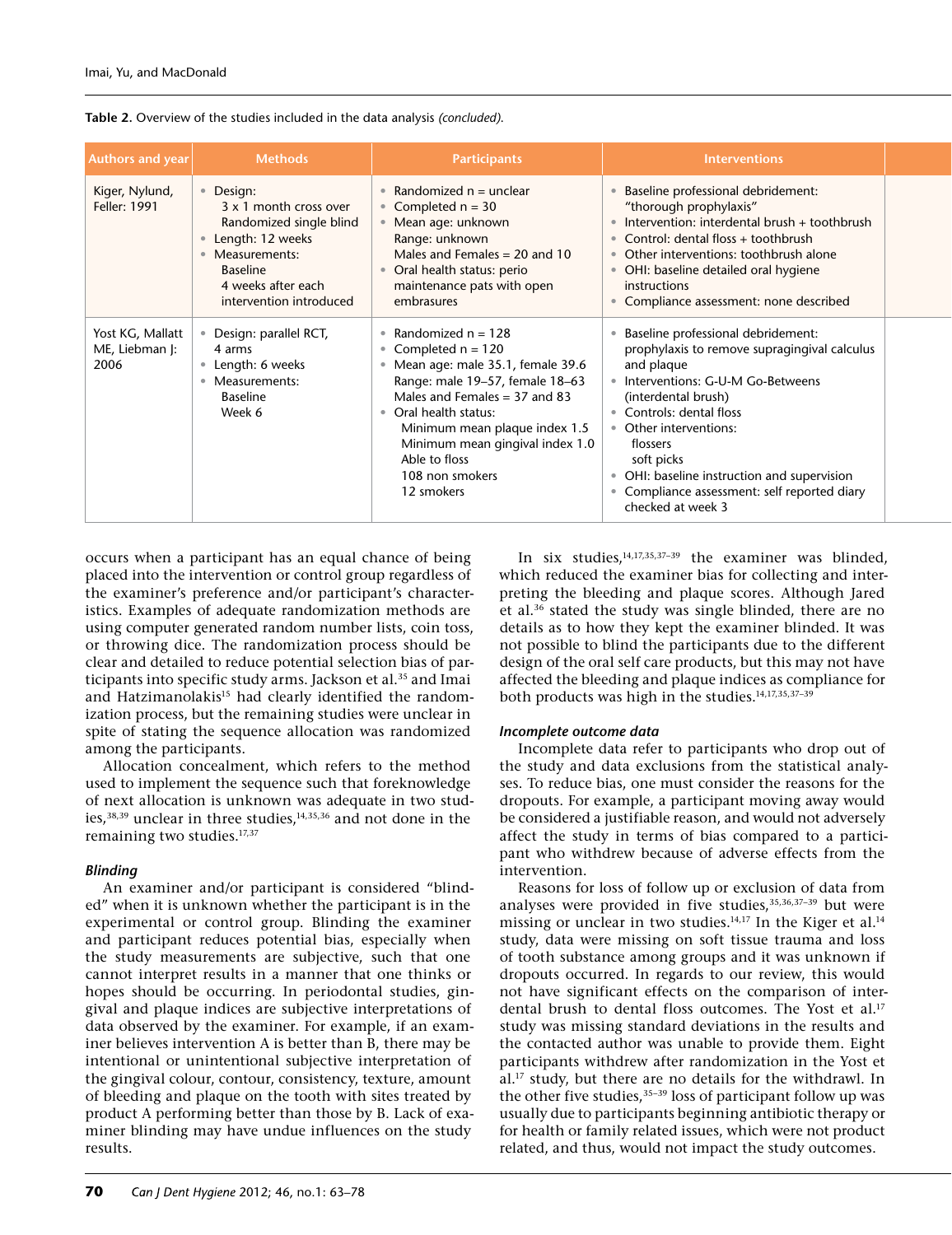| <b>Outcomes</b>                                                                                                                                                                                                                                                                                                                                                                      | Source of funding                                                                | <b>Notes</b>                                                                                                                                                                                                                                |
|--------------------------------------------------------------------------------------------------------------------------------------------------------------------------------------------------------------------------------------------------------------------------------------------------------------------------------------------------------------------------------------|----------------------------------------------------------------------------------|---------------------------------------------------------------------------------------------------------------------------------------------------------------------------------------------------------------------------------------------|
| <b>Bleeding: not measured</b><br>• Plaque: Turesky modified Quigley-Hein (1970) and Wolffe<br>index (1976)<br>• Gingivitis: Löe and Silness (1965)<br>• Soft tissue trauma: Weaks (1984)<br>• Loss of tooth substance: Lie and Meyer (1977)<br>Results: interdental brush statistically signficantly better than<br>dental floss for interproximal plaque reduction ( $p = 0.0208$ ) | • Study supported by Oral-B<br>laboratories, manufacturer<br>of products         | Sites as unit of analysis<br>Type III embrasures<br>• No wash out period<br>Patients find "dental floss more difficult<br>and technically demanding in spite<br>of repeated instructions. Interdental<br>brush easier and more comfortable" |
| Bleeding: Eastman bleeding index<br>• Plaque: Benson modification of Quigley-Hein index<br>• Gingivitis: Silness and Löe gingival index<br>• Other: soft tissue examination, no details provided<br>• Results: no statistical difference for Eastman bleeding and<br>plaque indices                                                                                                  | • Study supported by Sunstar<br>Americas, manufacturer of<br>the products tested | Participants with minimum of mild<br>gingivitis, but having at least 5<br>embrasures that will accommodate<br>interdental brush                                                                                                             |

## *Selective reporting*

Selective reporting is when authors choose to publish outcomes based on the identified best results creating potential bias in the results' interpretations. For example, choosing the best time point to report the positive result and failing to discuss the other time points, choosing analyses that support a positive outcome such as final end point comparison of products (X vs Y) versus change from baseline to end point for each product (X changed from baseline to end point and Y changed similarly, but there is no direct comparision of X to Y at endpoint), or collecting data but not reporting it. To assess possible selective reporting, published studies were compared to their published protocols and missing data that appeared to be collected were clarified with the authors.

Five studies<sup>35-39</sup> were considered low risk for bias in regards to selective reporting as they reported the results mentioned in the study's methods. The sixth study, by Kiger et al.14 mentioned that soft tissue trauma and loss of tooth substance was evaluated, but there were no statistical tests conducted nor quantitative results provided, that may possibly indicate selective reporting. However, Kiger et al.14 provided means and standard deviations for the plaque scores and so this study was included for the plaque analysis. Similarly, Yost et al.17 mentions a soft tissue examination in the methods section, but does not follow up with any outcomes in the results section. The contact author for the Yost et al.<sup>17</sup> study was unable to provide the soft tissue data.

# *Other risk of bias*

Other potential sources of bias that may influence the study results are inappropriate influence of funders, inappropriate co-interventions, cross contamination such as lack of washout period for crossover studies, and

unbalanced baselines across groups. Although many studies received some in-grant support from pharmaceutical companies such as receiving complimentary products for the trial, it was not clear in some studies<sup>14,17,36</sup> whether there was undue influence as some of the authors were affiliated with the pharmaceutical company. The other four studies<sup>35,37-39</sup>stated the authors had no affiliation with the pharmaceutical company and/or were supported through independent grants.

## *Effects of intervention*

## *Bleeding*

Bleeding is a clinical sign of active gingival inflammation and was an assessed outcome in six studies.17,35–39 The bleeding score was determined by probing to the base of the pocket with a force controlled probe,35,37,39 stimulating the gingival margin at a 60 degree angle using the probe,<sup>36,37</sup> and/or using a wooden toothpick inserted four times horizontally into the interproximal area as in the Eastman Bleeding Index.17,35,38

Since the Yost et al.<sup>17</sup> study did not include standard deviations, it was removed from further statistical analyses. The Jared et al.<sup>36</sup> study was also removed from further statistical analyses since the bleeding scores were given in frequencies and raw scores could not be verified. The bleeding outcome measurements in Ishak and Watts<sup>39</sup> were clarified by contacting the corresponding author. The bleeding scores were based on the presence or absence of bleeding in 10 sites per side of mouth (the study was split mouth) and the statistical unit was sites.

In the remaining studies (Table 4), Christou et al.37 did not report any statistical difference between interdental brush and dental floss at six weeks, but instead noted that both products reduced bleeding over time. In contrast, Jackson et al.<sup>35</sup> demonstrated statistically significant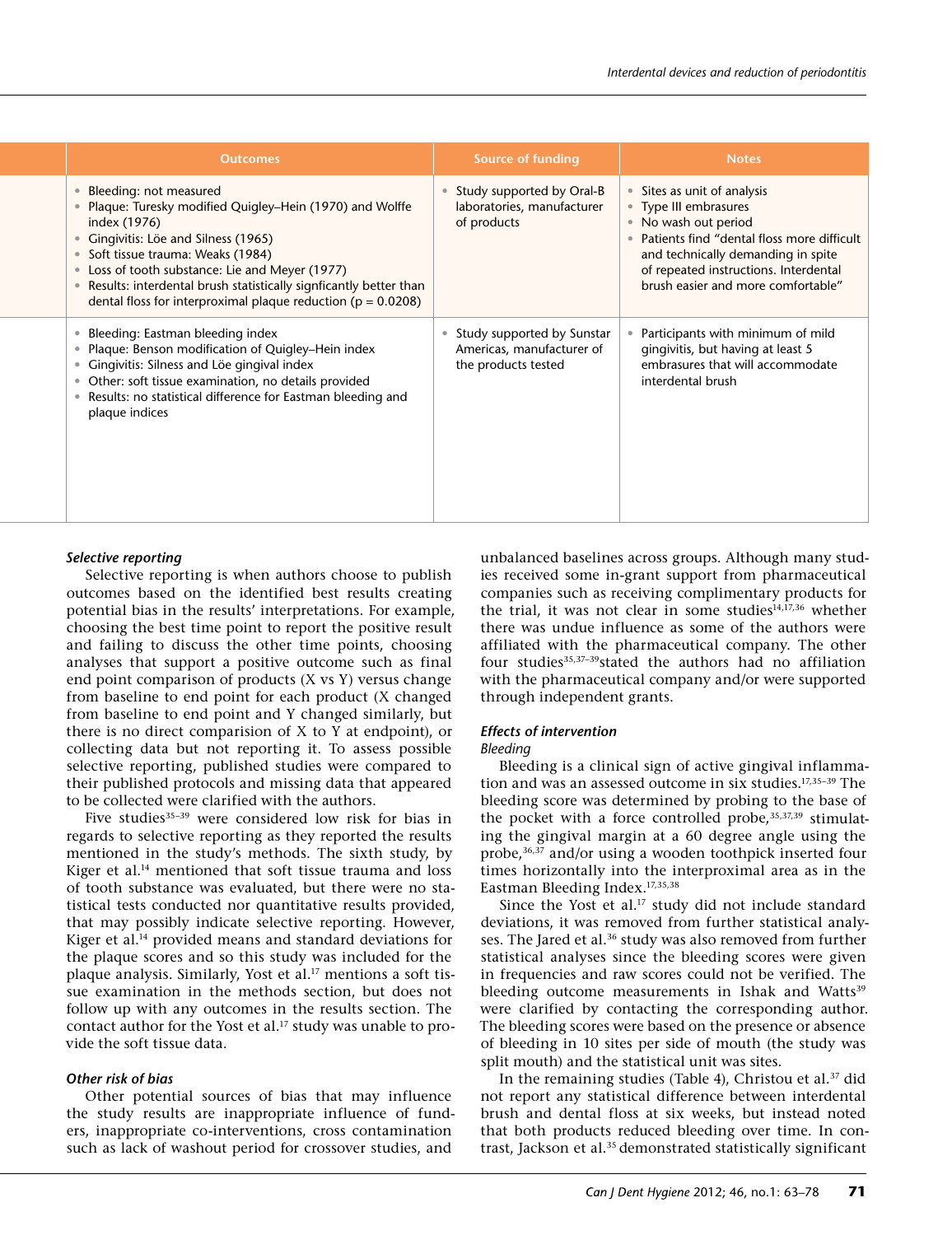# **Table 3.** Risk of bias.

| <b>Study and Risk</b><br>of Bias (Low,<br>High, Unclear)               | <b>Item</b>                               | Judgment | <b>Description</b>                                                                                                                                                                                                                      |
|------------------------------------------------------------------------|-------------------------------------------|----------|-----------------------------------------------------------------------------------------------------------------------------------------------------------------------------------------------------------------------------------------|
| Christou,<br>Timmerman,<br>Van der Velden,<br>Van der<br>Weijden: 1998 | Adequate sequence<br>qeneration?          | Unclear  | "use of dental floss was randomly assigned to the left or right half of the<br>mouth and the use of interdental brush to the other side."                                                                                               |
| Risk of bias: Low                                                      | Allocation concealment?                   | No       | No indication of how sequence was implemented to ensure that<br>randomization was not contrived.                                                                                                                                        |
|                                                                        | Blinding?<br>Researcher assessed outcomes | Yes      | "Performed in absence of the examiner, keeping these recordings blind<br>throughout the study."                                                                                                                                         |
|                                                                        | Blinding?<br>Self reported outcomes       | No       | Level of comfort, perception of efficacy, and any problems reported by<br>participants who were not blinded.                                                                                                                            |
|                                                                        | Incomplete outcome data<br>addressed?     | Yes      | No loss to follow up.<br>Sites not accessible for interdental brush and dental floss were excluded<br>from analysis.                                                                                                                    |
|                                                                        | Free of selective reporting?              | Yes      | All outcomes stated in Methods section were addressed in Results. No<br>protocol available.                                                                                                                                             |
|                                                                        | Free of other bias?                       | Yes      | Independent grant to fund study. Enta-Lactona supplied toothbrush and<br>interdental brush.                                                                                                                                             |
| lmai,<br>Hatzimanolakis:<br>2011                                       | Adequate sequence<br>qeneration?          | Yes      | "Randomization of products to left or right side of mouth was determined<br>by a flip of coin by the study organizer."                                                                                                                  |
| Risk of bias: Low                                                      | Allocation concealment?                   | Yes      | Randomization by coin flip, such that interdental brush assigned to either<br>left or right side of mouth.                                                                                                                              |
|                                                                        | Blinding?<br>Researcher assessed outcomes | Yes      | "Only the examiner, who was unaware of the product randomization<br>throughout the study, collected the clinical measurements at baseline, 6,<br>and 12 weeks."                                                                         |
|                                                                        | Blinding?<br>Self reported outcomes       | No       | Self reported compliance log by non blinded participants.                                                                                                                                                                               |
|                                                                        | Incomplete outcome data<br>addressed?     | Yes      | Reasons for loss of follow up "moderate to severe periodontitis, not enough<br>bleeding sites, too many missing teeth, require premed antibiotics, no long-<br>er interested, family emergency, began antibiotic therapy during study." |
|                                                                        | Free of selective reporting?              | Yes      | All outcomes stated in Methods reported in Results. Study followed research<br>protocol.                                                                                                                                                |
|                                                                        | Free of other bias?                       | Yes      | Research grant from CFDHRE; toothbrush and interdental brush supplied<br>through intermediary distribution company.                                                                                                                     |
| Ishak, Watts:<br>2007                                                  | Adequate sequence<br>generation?          | Unclear  | "use of interdental brush was randomly assigned to left or right half<br>of the mouth." "For left-handed subjects, the random assignation was<br>reversed to allow for any effect on manipulation."                                     |
| Risk of bias: Low                                                      | Allocation concealment?                   | Yes      | "A statistician who was not directly involved in recruiting patients<br>generated the randomization sequence."                                                                                                                          |
|                                                                        | Blinding?<br>Researcher assessed outcomes | Yes      | "All measurements were carried out at baseline and one month by one<br>experienced examiner (TW), who was blinded."                                                                                                                     |
|                                                                        | Blinding?<br>Self reported outcomes       | No       | Self reported diary and questionnaire.                                                                                                                                                                                                  |
|                                                                        | Incomplete data addressed?                | Yes      | No loss to follow up.                                                                                                                                                                                                                   |
|                                                                        | Free of selective reporting?              | Yes      | All outcomes stated in Methods were reported in Results. No protocol<br>available.                                                                                                                                                      |
|                                                                        | Free of other bias?                       | Yes      | All materials supplied by GlaxoSmithKline, UK, so no preference of<br>interdental brush over dental floss and researchers based in Kings College,<br>Dental Institute London.                                                           |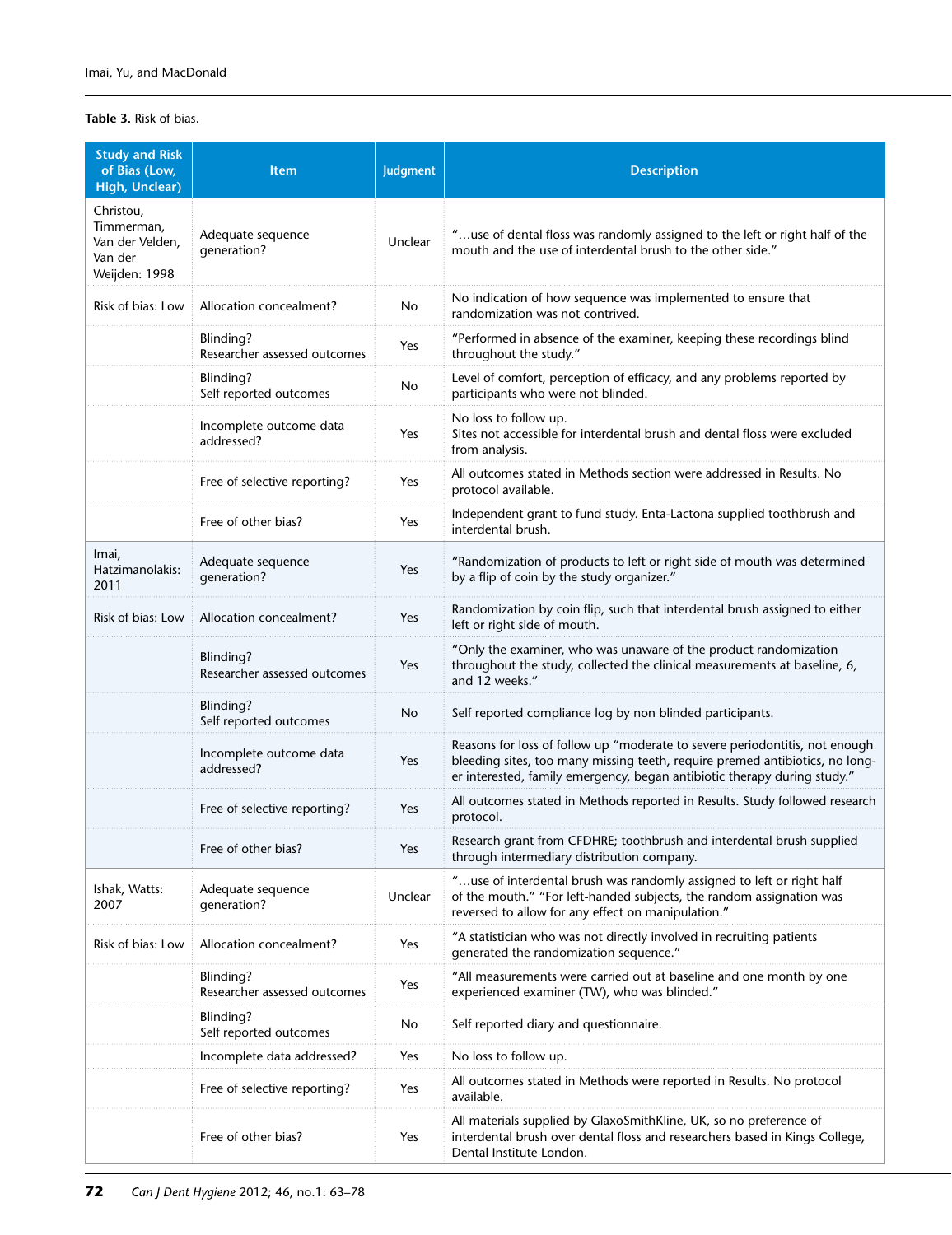# **Table 3.** Risk of bias *(continued)*.

| <b>Study and Risk</b><br>of Bias (Low,<br>High, Unclear)     | <b>Item</b>                               | Judgment   | <b>Description</b>                                                                                                                                                                                                                                                                              |
|--------------------------------------------------------------|-------------------------------------------|------------|-------------------------------------------------------------------------------------------------------------------------------------------------------------------------------------------------------------------------------------------------------------------------------------------------|
| Jackson, Kellett,<br>Worthington,<br>Clerehugh:<br>2006      | Adequate sequence<br>generation?          | Yes        | Computer generated random numbers and 4 allocation envelopes labelled<br>for gender and smoking habit.                                                                                                                                                                                          |
| Risk of bias: Low                                            | Allocation concealment?                   | Inadequate | 4 allocation envelopes labeled for gender and smoking habit.                                                                                                                                                                                                                                    |
|                                                              | Blinding?<br>Researcher assessed outcomes | Yes        | "Patients were randomly allocated to floss or interdental brush group by<br>research assistantAt all times, the hygienist examiner was unaware of the<br>group to which the patient was allocated."                                                                                             |
|                                                              | Blinding?<br>Self reported outcomes       | Unclear    | Not reported.                                                                                                                                                                                                                                                                                   |
|                                                              | Incomplete outcome data<br>addressed?     | Yes        | Reasons for loss to follow up given. "Not have the required number of<br>sitesPrescribed antibiotics during studyfailure to complete 3 visits,<br>periodontal-endodontic lesion requiring emergency treatment" Not<br>likely to affect results.                                                 |
|                                                              | Free of selective reporting?              | Yes        | No protocol available. All outcomes stated in Methods reported in Results.                                                                                                                                                                                                                      |
|                                                              | Free of other bias?                       | Yes        | Dental equipment and oral self care products supplied by 3 different<br>companies, which the authors have no affiliation.                                                                                                                                                                       |
| Jared, Zhong,<br>Rowe, Ebisutani,<br>Tanaka, Takase:<br>2005 | Adequate sequence<br>generation?          | Unclear    | Block randomization based on baseline dental plaque scores.                                                                                                                                                                                                                                     |
| Risk of bias:<br>Unclear                                     | Allocation concealment?                   | Unclear    | No indication of how block randomization done to implement sequencing<br>of allocation.                                                                                                                                                                                                         |
|                                                              | Blinding?<br>Researcher assessed outcomes | Unclear    | "Single blind" No details on how they kept the single examiner blinded.                                                                                                                                                                                                                         |
|                                                              | Blinding?<br>Self reported outcomes       | No         | Self reported logs of number of times using product, if cleaning deviated<br>from group to which they were assigned, and details of any symptoms<br>experienced by some groups who were not blinded. Only blinding in the<br>two groups testing interdental brush with active and placebo gels. |
|                                                              | Incomplete outcome data<br>addressed?     | Yes        | Loss of follow up "9 withdrew prior to baseline and one dismissed due to<br>health issues. None were product related." Unlikely to affect results.<br>Bleeding in percentage, no mean or standard deviation.                                                                                    |
|                                                              | Free of selective reporting?              | Yes        | No protocol available. All outcomes stated in Methods reported in Results.                                                                                                                                                                                                                      |
|                                                              | Free of other bias?                       | Unclear    | 3 of the 6 authors are affiliated with Sunstar Inc, Japan, which provided<br>"generous financial support" for the research.                                                                                                                                                                     |
| Kiger, Nylund,<br>Feller: 1991                               | Adequate sequence<br>qeneration?          | Unclear    | "each subject receivedrandom assignment to one of three treatment<br>groups by a separate investigator." No indication of how sequence<br>generation done.                                                                                                                                      |
| Risk of bias:<br>Unclear                                     | Allocation concealment?                   | Unclear    | "assignment to one of three treatment groups by a separate<br>investigator." No indication of how this was done.                                                                                                                                                                                |
|                                                              | Blinding?<br>Researcher assessed outcomes | Yes        | "Clinical examiner had no knowledge of which study group patients were<br>assigned to at any time."                                                                                                                                                                                             |
|                                                              | Blinding?<br>Self reported outcomes       | No         | No indication of self reporting, but nature of products precludes subject<br>blinding.                                                                                                                                                                                                          |
|                                                              | Incomplete outcome data<br>addressed?     | No         | Missing data on soft tissue trauma and loss of tooth substance among<br>groups; only descriptive information.<br>Unknown if dropouts occurred.                                                                                                                                                  |
|                                                              | Free of selective reporting?              | No         | No indication of statistical parameters, e.g., alpha and beta levels set<br>apriori, total number of sites, confidence intervals.                                                                                                                                                               |
|                                                              | Free of other bias?                       | Unclear    | Industry supported study. No wash out periods between interventions.                                                                                                                                                                                                                            |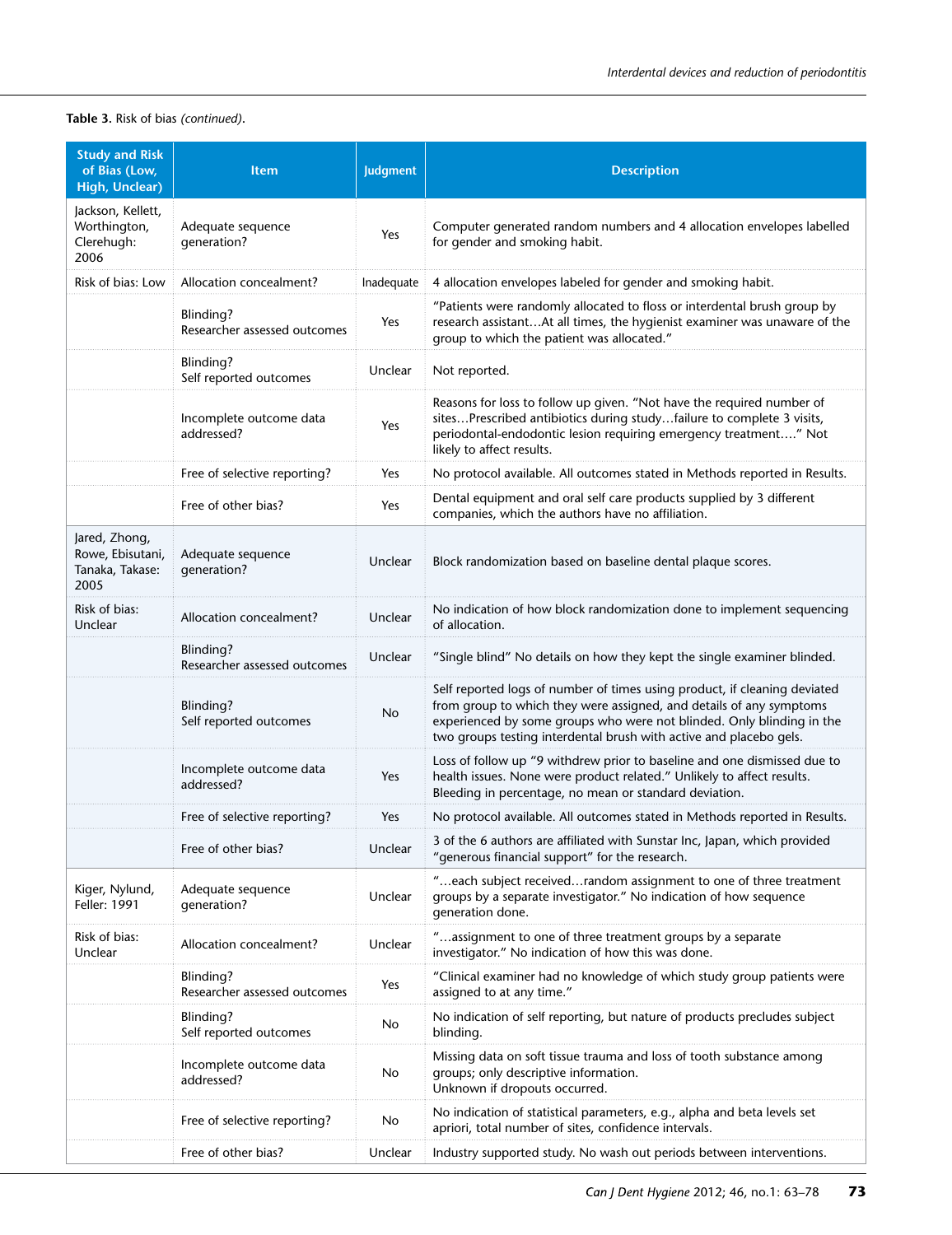**Table 3.** Risk of bias *(continued)*.

| <b>Study and Risk</b><br>of Bias (Low,<br>High, Unclear) | <b>Item</b>                               | <b>Judgment</b> | <b>Description</b>                                                                                                                                                                                                                                                                                                                           |
|----------------------------------------------------------|-------------------------------------------|-----------------|----------------------------------------------------------------------------------------------------------------------------------------------------------------------------------------------------------------------------------------------------------------------------------------------------------------------------------------------|
| Yost, Mallatt,<br>Liebman: 2006                          | Adequate sequence<br>qeneration?          | Unclear         | "randomly assigned to one of the four test products"                                                                                                                                                                                                                                                                                         |
| Risk of bias:<br>High                                    | Allocation concealment?                   | <b>No</b>       | No indication of who assigned subjects to each group and how this was<br>done.                                                                                                                                                                                                                                                               |
|                                                          | Blinding?<br>Researcher assessed outcomes | Yes             | "The subjects used their assigned product in a separate area to maintain<br>examiner blinding"                                                                                                                                                                                                                                               |
|                                                          | Blinding?<br>Self reported outcomes       | N <sub>0</sub>  | Self reported diary of compliance.                                                                                                                                                                                                                                                                                                           |
|                                                          | Incomplete outcome data<br>addressed?     | Unclear         | "128 meeting all the study criteria to be enrolled and randomized8<br>subjects dropped after randomization with remaining 120 completing the<br>study." No details on loss of follow up subjects.<br>Missing standard deviations in Tables; can only estimate on bar graphs.<br>Request sent to corresponding author for standard deviation. |
|                                                          | Free of selective reporting?<br><b>No</b> |                 | Oral soft tissue examination not found in Results section, but mentioned in<br>Methods. No protocol available.                                                                                                                                                                                                                               |
|                                                          | Free of other bias?                       | No              | No indication of smokers distribution within the 4 groups, which may affect<br>bleeding and gingivitis indices.<br>Statistical tests used are unsuitable.<br>Industry supported study.                                                                                                                                                       |

differences between interdental brush and dental floss at week six ( $p < 0.05$ ), but these differences failed to reach significance at week 12 ( $p = 0.07$ ). Imai and Hatzimanolakis<sup>15</sup> demonstrated that the interdental brush reduced bleeding better than dental floss at week six,  $p = 0.035$ , and at week  $12$ ,  $p = 0.001$  for bleeding interproximal sites, but post hoc analyses at the subject level indicated that interdental brush was better than dental floss for bleeding reduction only at week 12,  $p = 0.01$ .

Although the Forest plot into the effects of bleeding had overlapping confidence intervals, the test of heterogeneity of the studies,  $I^2 = 59.72\%$  and Q (df = 3) = 8.1308 with  $p = 0.0434$  (Figure 2), which is statistically significant, indicated there may be heterogeneity present among the studies. However, a meta analysis was conducted using the random effects model, which is considered robust enough to identify statistical significance. For the bleeding outcome, the random effects model with a corresponding estimate of the treatment effect being 0.08,  $p = 0.003$  indicated that interdental brushes reduced the bleeding index scores compared to dental floss.

# *Plaque*

Dental plaque was assessed in seven studies $14,17,35-39$ ; however, different plaque indices were used (Table 5). Most plaque indices were ordinal scales, but varied in number of categories. There were three modifications of the Quigley and Hein index: Volpe modification,<sup>37</sup> Turesky modification,<sup>14,36</sup> and Benson modification;<sup>17</sup> and two studies used modified Silness and Löe.<sup>35,38</sup> Ishak and Watts<sup>39</sup> simply counted the number of sites that presented with disclosed plaque as determined by its presence on dental floss.

Results for plaque outcome varied across the studies. Four studies demonstrated statistically significant differences between interdental brush and dental floss for plaque reduction $14,35-37$  and the other three included studies did not.17,38,39

Since the forest plots indicated that the studies were homogeneous as demonstrated by the overlapping confidence intervals, the  $I^2 = 34.26\%$ , and the Q (df = 5) = 6.4860,  $p = 0.2618$  (Figure 3), a meta analysis was conducted. The random effects model with corresponding estimate of treatment effect of 0.13 yielded a p-value of 0.024 indicating the statistically significant reduction in plaque index scores for interdental brush as compared to dental floss.

## **Discussion**

## **Summary of main results**

The meta analyses for bleeding and plaque outcomes indicate that the interdental brush is better than dental floss for reducing bleeding and plaque between 4 and 12 weeks.

## *Overall completeness and applicability of evidence*

The literature was searched broadly up to early 2011 to include all randomized clinical human trials comparing interdental brush to dental floss with a minimum of a four week intervention phase to provide evidence for oral health practitioners and clients/patients. Pharmaceutical companies that develop and market interdental brushes and dental floss were also contacted as possible sources of unpublished studies.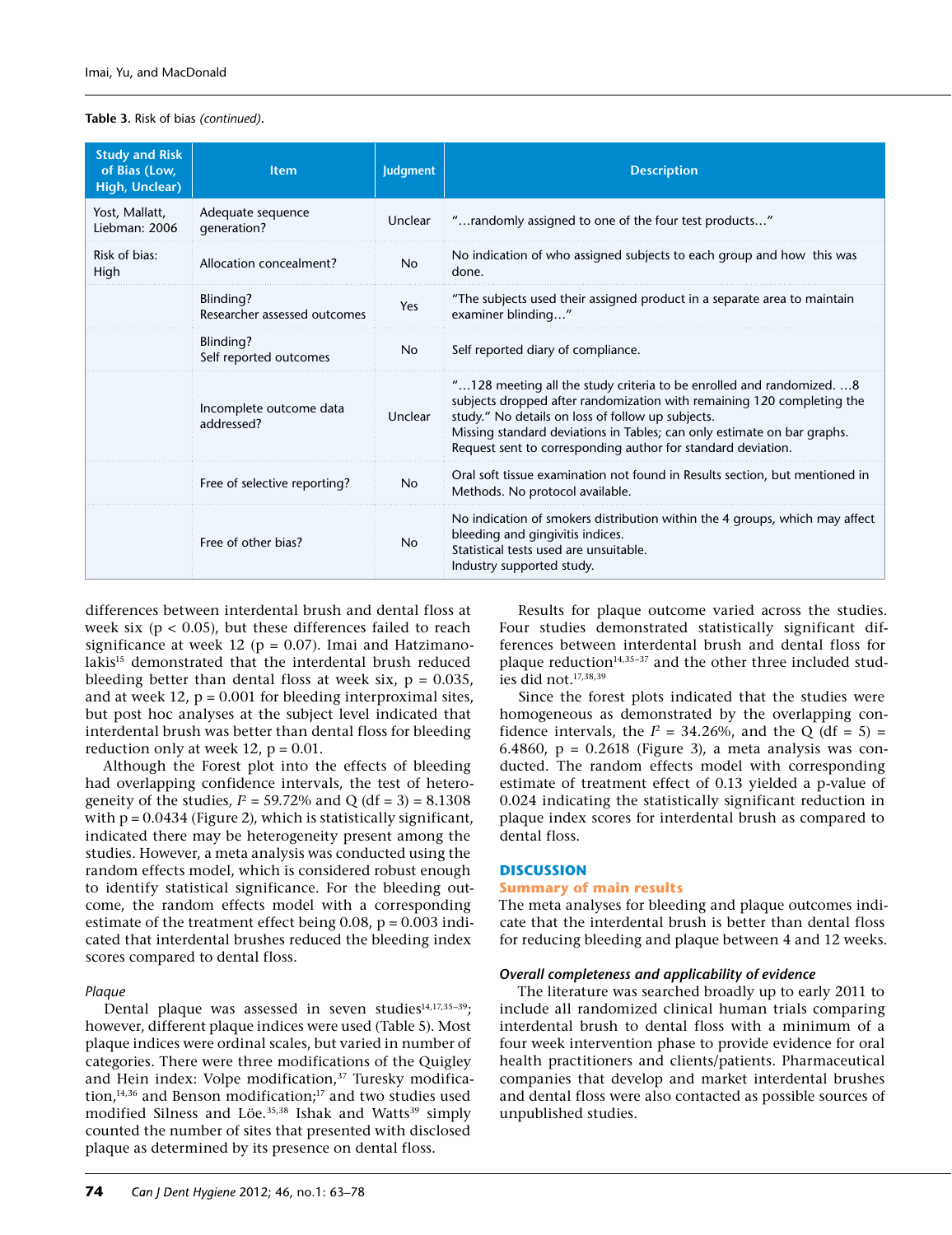#### **Table 4.** Bleeding index at the end of each study.

|                            |                            | <b>Interdental brushes</b> |                              |                           | <b>Dental floss</b> | <b>Mean</b>                  |                 |
|----------------------------|----------------------------|----------------------------|------------------------------|---------------------------|---------------------|------------------------------|-----------------|
| <b>Study</b>               | $\mathsf{n}$<br>(Subjects) | <b>Mean</b>                | <b>Standard</b><br>deviation | $\mathbf n$<br>(Subjects) | <b>Mean</b>         | <b>Standard</b><br>deviation | difference (SD) |
| Christou et al.: 1998      | 26                         | 0.83                       | 0.18                         | 26                        | 0.86                | 0.15                         | $0.03 \pm 0.05$ |
| Jackson et al.: 2006       | 43                         | 0.1                        | 0.11                         | 44                        | 0.16                | 0.17                         | $0.06 \pm 0.03$ |
| Ishak et al.: 2007         | 10                         | 5.6                        | 4.79                         | 10                        | 8.1                 | 5.06                         | $2.5 \pm 2.2$   |
| Imai, Hatzimanolakis: 2011 | 30                         | 0.08                       | 0.02                         | 30                        | 0.2                 | 0.04                         | $0.12 \pm 0.01$ |

**Table 5.** Plaque index at end of each study.

| <b>Study</b>               |                           | <b>Interdental brushes</b> |                              |                           | <b>Dental floss</b> | <b>Mean</b>                  |                 |
|----------------------------|---------------------------|----------------------------|------------------------------|---------------------------|---------------------|------------------------------|-----------------|
|                            | $\mathbf n$<br>(Subjects) | Mean                       | <b>Standard</b><br>deviation | $\mathbf n$<br>(Subjects) | Mean                | <b>Standard</b><br>deviation | difference (SD) |
| Christou et al.: 1998      | 26                        | 2.15                       | 0.99                         | 26                        | 2.47                | 0.86                         | $0.32 \pm 0.26$ |
| Jackson et al.: 2006       | 43                        | 0.72                       | 0.37                         | 44                        | 0.96                | 0.40                         | $0.24 \pm 0.08$ |
| lared et al.: 2005         | 30                        | 2.02                       | 0.77                         | 29                        | 2.23                | 0.83                         | $0.21 \pm 0.21$ |
| Ishak et al.: 2007         | 10                        | 6.7                        | 2.36                         | 10                        | 8.1                 | 3.84                         | $1.4 \pm 1.43$  |
| Kiger et al.: 1991         | 30                        | 0.51                       | 0.28                         | 30                        | 0.62                | 0.33                         | $0.11 \pm 0.08$ |
| Imai, Hatzimanolakis: 2011 | 30                        | 1.26                       | 0.24                         | 30                        | 1.28                | 0.22                         | $0.02 \pm 0.06$ |

## *Quality of evidence*

Quality of evidence was fair to good with studies having blinded examiners to reduce subjective data collection, generating adequate allocation of subjects to experimental groups, addressing incomplete data, and being relatively free of selective reporting. Any affiliation or in-grant aid from pharmaceutical companies were disclosed and explained such that it is unlikely that the manufacturers of the dental products had significant influence on the study results interpretation.

## *Potential biases in review process*

The team consisted of members who could read other languages as well as colleagues who could be called upon to interpret studies published in languages other than English, which reduced potential study selection bias during the searching and eliminating processes. However, the potential risk of publication bias, in which only positive results papers are published, is present. The team members are not affiliated with any dental product manufacturer or pharmaceutical company and thus, do not have a vested interest in a specific outcome for this systematic review. One author included a study of her own, but the other authors independently assessed the study for inclusion/ exclusion and risk of bia assessments and the study was subsequently included in the systematic review.

# *Agreements and disagreements with other studies and reviews* In the literature, the bleeding and plaque outcomes

varied from no statistically significant difference between interdental brush and dental floss to statistical significance. For example, the systematic review by Slot et al.16p.258,261 did not demonstrate statistically significant differences between interdental brush and dental floss for gingival bleeding reduction, but this review did. Slot et al.16 included studies that used the interdental brush only once, as well as other interdental aid comparisons compared to this review which only focused on comparisons between interdental brush and dental floss that had been used for a minimum of four weeks by the participants. Single use interventions may not allow the gingival tissues enough time to heal and thus, revert to non bleeding status.<sup>6</sup>

The differences in individual study results may be attributed to differing study designs and protocols. For example, studies<sup>17,35-37,39</sup> that did not include professional debridement and/or only supragingival scaling prior to the intervention phase did not demonstrate differences between interdental brush and dental floss for the bleeding indices. Subgingival calculus is associated with increased gingival bleeding;<sup>40</sup> therefore, it may be hypothesized that the effect of subgingival calculus on gingival health overshadowed the beneficial effects of interdental oral self care by the participants and any small differences between the products' efficacy. For example, Imai and Hatzimanolakis<sup>15</sup> performed supra- and sub-gingival debridement on all participants, and thus, the results demonstrated that the interdental brush was statistically significally better than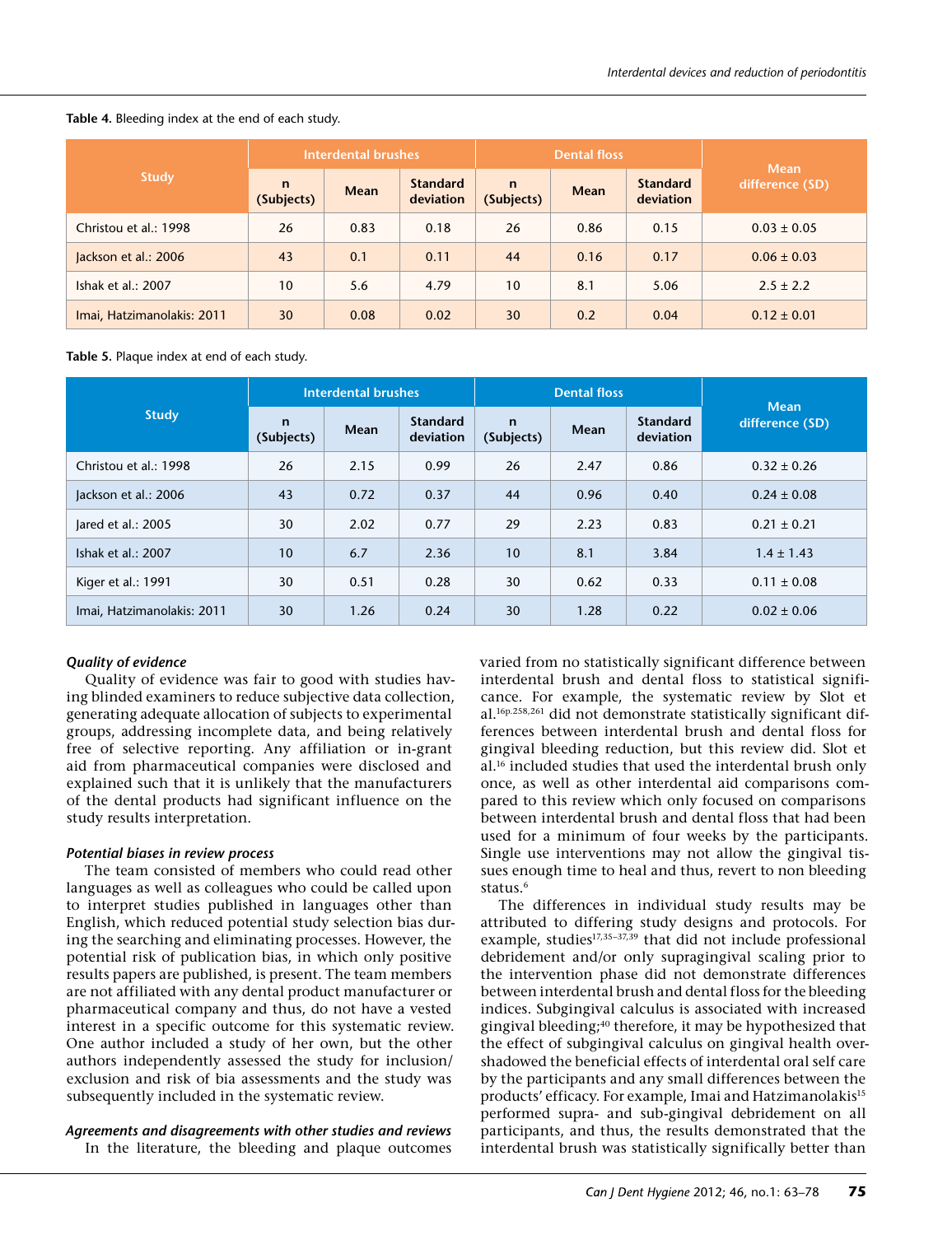

**Figure 2.** Forest plot for bleeding index.

**Figure 3.** Forest plot for plaque index.



dental floss for bleeding reduction compared to Christou et al.37 that only provided supragingival scaling and found no differences between the products.

The variation in plaque outcomes may be attributed to the participants' gingival health status. In studies<sup>17,36,38,39</sup> with participants that had gingivitis to moderate periodontitis—and thus, possibly smaller embrasure spaces—the plaque outcomes were not significantly different between interdental brush and dental floss. In comparison, participants with severe and/or chronic periodontitis—and thus, anticipated larger embrasure spaces—demonstrated statistically significant differences for plaque reduction with the

interdental brush outperforming dental floss.<sup>14,35,37</sup> As periodontium support is lost through progressive periodontal disease, the invaginated interproximal root surfaces are exposed. Appropriatedly selected interdental brushes fill the embrasure space and extend their bristles into the invaginated surfaces; thus, removing and disrupting the interproximal oral biofilm unlike dental floss which only disrupts plaque on the line angles.19,28,41–43 In the Slot et al.16 review, it was concluded that the interdental brush had higher plaque reductions than dental floss; however, this was only noted with two studies using the Silness and Löe plaque index, one study of which used the interdental brush once on each participant. In this current review, the same study<sup>35</sup> as that used in Slot et al.'s<sup>16</sup> review showed positive results with interdental brush over dental floss using the Silness and Löe plaque index. In addition, this review found that Christou et al.<sup>37</sup> and Kiger et al.<sup>14</sup> which used a modification of Quigley and Hein plaque index, also demonstrated interdental brush superiority. In all three studies, the participants had large, open embrasures and therefore, it is proposed that it is not the plaque index that is influencing the plaque outcomes, but rather the participants' oral anatomy.

## **Conclusions**

#### **Implications for practice**

Interdental self care is important for disrupting the oral biofilm and maintaining oral health. Although dental flossing is a common interdental cleansing method for clients with type I embrasures, where interdental papilla fill the interdental space, its effectiveness is dependent on the client's technique and motiviation to floss daily.44 Motivation is closely linked to the client's perceptions of a product's ease of use.44 Oral self care techniques that are easy to perform are more likely to be implemented in a daily routine than techniques that require significant dexterity and effort to achieve results.<sup>44</sup>

Interdental brushes were preferred by study subjects because it was easier to use.<sup>14,37-39</sup> Although the interdental brush was noted to bend and buckle, study participants preferred the one handed method and time efficiency compared to the efforts required for dental flossing.14,37–39

In the past, interdental brushes were available only in large diameters and were thus, suitable for clients with open embrasures. However, the newer interdental brushes are available in diameters that can be accommodated in most type I embrasures.15 This systematic review supports the interdental brush as an effective alternative to dental floss for clients with interproximal gingival inflammation, and provides the oral health clinican with evidence based guidelines to support oral self care recommendations for their clients (Figure 4).

## **Implications for research**

Further research is needed to:

• Develop an accurate and reliable dental plaque index for assessing interproximal plaque, especially in type I embrasures where visibility is limited and for incorporating the recent developments in oral biofilm maturation and its effects on gingival inflammation.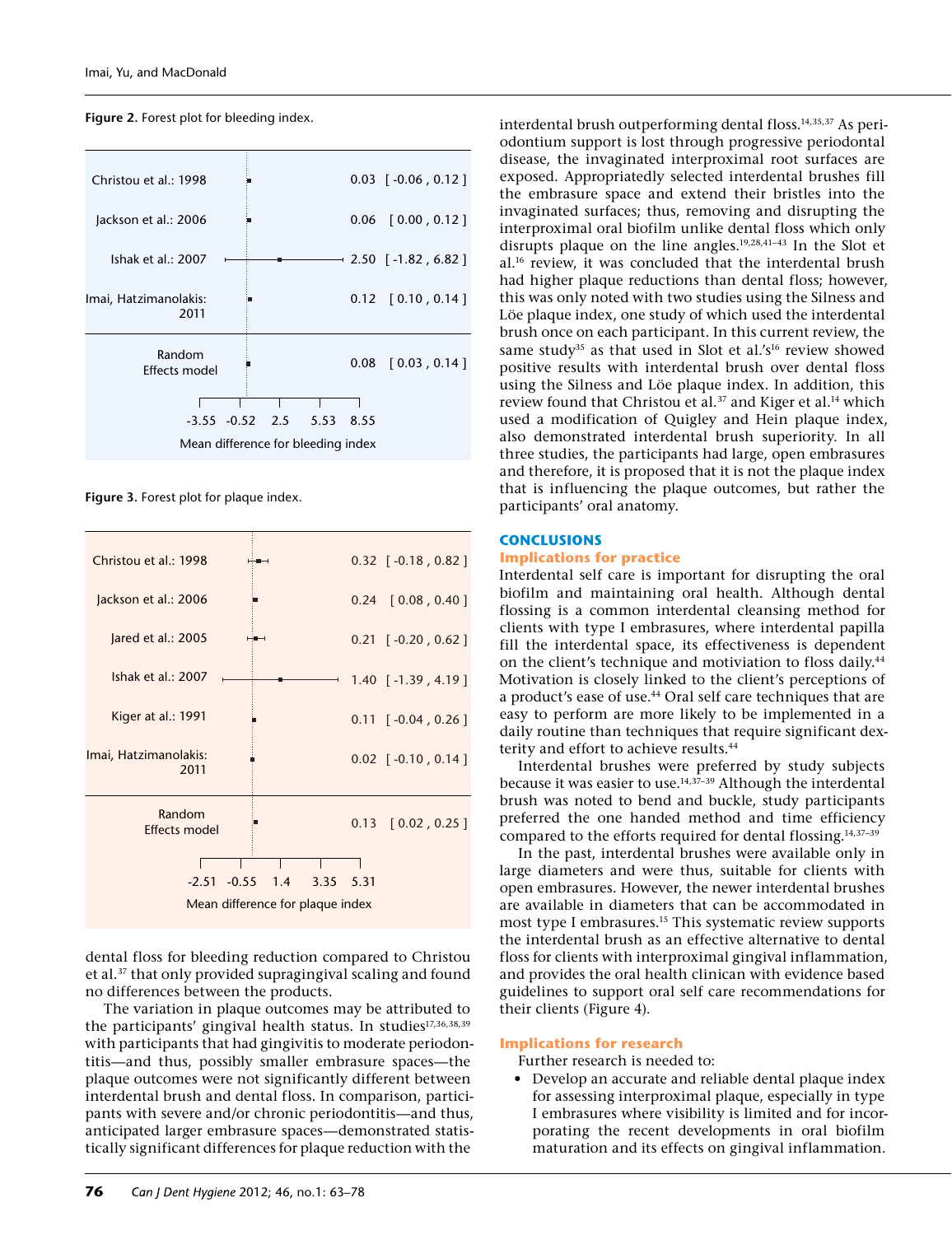**Figure 4.** Practice guidelines for the client with interdental inflammation.



- • Investigate other interdental aids' effectiveness in type I embrasures as viable alternatives to dental floss for clients who lack dexterity.
- • Study long term compliance and effectiveness of interdental aids to address the Hawthorne Effect on the short term results and observe hard and soft tissue adverse effects.

# **Acknowledgements**

This systematic review was partly funded by the Canadian Dental Hygienists Association and an unrestricted educational grant from SUNSTAR G•U•M.

## **Declarations of interest**

The authors are not affilitated with any dental product or pharmaceutical company.

## **References**

- 1. Mariotti A. Dental plaque-induced gingival diseases. *Ann Periodontol.* 1999;4:7–17.
- 2. Sreenivasan PK, DeVizio W, Prasad KV, Patil S, Chhabra KG, Rajesh G, Javali SB, Kulkami RD. Regional differences within the dentition for plaque, gingivitis, and anaerobic bacteria. *J Clin Dent.* 2010;21(1):13–19.